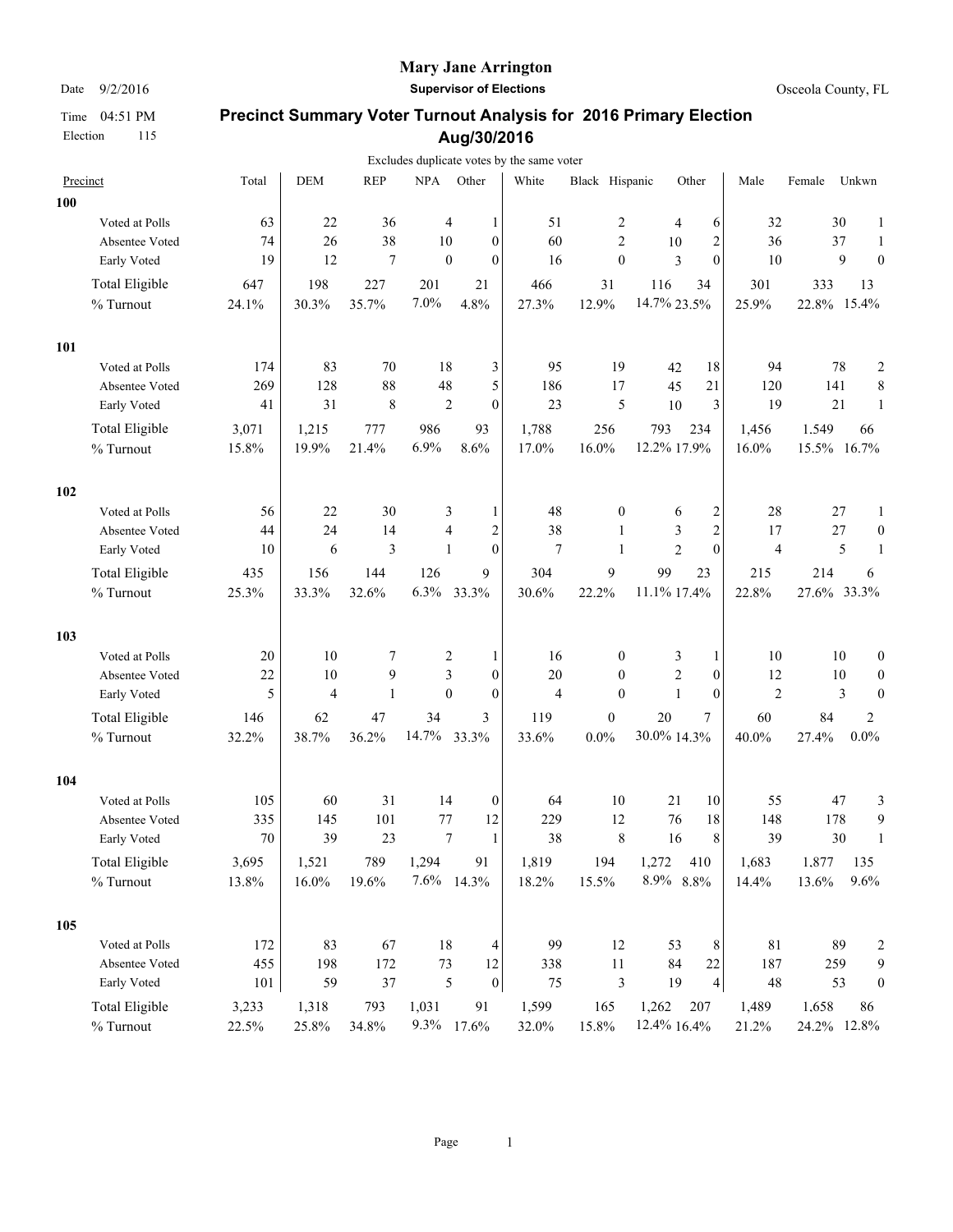Election 115

#### **Mary Jane Arrington**

Date  $9/2/2016$  **Supervisor of Elections Supervisor of Elections Osceola County, FL** 

|     |                       |                  |                |                         |        |                                  | Excludes duplicate votes by the same voter |                  |                |                  |                |             |                |                         |
|-----|-----------------------|------------------|----------------|-------------------------|--------|----------------------------------|--------------------------------------------|------------------|----------------|------------------|----------------|-------------|----------------|-------------------------|
|     | Precinct              | Total            | <b>DEM</b>     | <b>REP</b>              | NPA    | Other                            | White                                      | Black Hispanic   |                | Other            | Male           | Female      | Unkwn          |                         |
| 106 |                       |                  |                |                         |        |                                  |                                            |                  |                |                  |                |             |                |                         |
|     | Voted at Polls        | 238              | 93             | 133                     |        | 8<br>4                           | 192                                        | 10               | 27             | 9                | 83             | 148         |                | 7                       |
|     | Absentee Voted        | 301              | 108            | 149                     | 39     | 5                                | 263                                        | 14               | 16             | 8                | 116            | 184         |                | $\mathbf{1}$            |
|     | Early Voted           | 9                | 6              | $\overline{c}$          |        | $\mathbf{0}$<br>1                | 7                                          | $\mathfrak{2}$   | $\mathbf{0}$   | $\mathbf{0}$     | $\overline{2}$ |             | 7              | $\boldsymbol{0}$        |
|     | Total Eligible        | 1,129            | 424            | 454                     | 199    | 52                               | 925                                        | 46               | 117            | 41               | 411            | 697         |                | 21                      |
|     | % Turnout             | 48.5%            | 48.8%          | 62.6%                   | 24.1%  | 17.3%                            | 49.9%                                      | 56.5%            | 36.8% 41.5%    |                  | 48.9%          | 48.6% 38.1% |                |                         |
| 107 |                       |                  |                |                         |        |                                  |                                            |                  |                |                  |                |             |                |                         |
|     | Voted at Polls        | 142              | 85             | 41                      | 13     | 3                                | 68                                         | 9                | 43             | 22               | 71             |             | 64             | 7                       |
|     | Absentee Voted        | 247              | 119            | 67                      | 58     | 3                                | 149                                        | $\overline{4}$   | 74             | 20               | 113            | 129         |                | 5                       |
|     | Early Voted           | 78               | 52             | 20                      |        | 6<br>$\mathbf{0}$                | 43                                         | 8                | 18             | 9                | 39             |             | 37             | $\overline{2}$          |
|     | Total Eligible        | 3,350            | 1,444          | 583                     | 1,270  | 53                               | 1,253                                      | 172              | 1,552          | 373              | 1,592          | 1.629       |                | 129                     |
|     | % Turnout             | 13.9%            | 17.7%          | 22.0%                   | 6.1%   | 11.3%                            | 20.8%                                      | 12.2%            | 8.7% 13.7%     |                  | 14.0%          | 14.1% 10.9% |                |                         |
| 108 |                       |                  |                |                         |        |                                  |                                            |                  |                |                  |                |             |                |                         |
|     | Voted at Polls        | 11               | 3              | 5                       |        | 2<br>1                           | 7                                          | $\boldsymbol{0}$ | 3              | 1                | 4              |             | 7              | $\boldsymbol{0}$        |
|     | Absentee Voted        | 12               | 5              | 3                       |        | $\overline{4}$<br>$\overline{0}$ | $10\,$                                     | $\mathbf{0}$     | $\overline{c}$ | $\boldsymbol{0}$ | 4              |             | $8\,$          | $\theta$                |
|     | Early Voted           | $\boldsymbol{2}$ | $\overline{2}$ | $\mathbf{0}$            |        | $\mathbf{0}$<br>$\theta$         | $\overline{2}$                             | $\theta$         | $\theta$       | $\theta$         | $\theta$       |             | $\overline{2}$ | $\mathbf{0}$            |
|     | <b>Total Eligible</b> | 132              | 50             | 30                      | 50     | 2                                | 76                                         | 6                | 41             | 9                | 59             | 72          |                | 1                       |
|     | % Turnout             | 18.9%            | $20.0\%$       | 26.7%                   | 12.0%  | 50.0%                            | 25.0%                                      | $0.0\%$          | 12.2% 11.1%    |                  | 13.6%          | 23.6%       |                | $0.0\%$                 |
| 109 |                       |                  |                |                         |        |                                  |                                            |                  |                |                  |                |             |                |                         |
|     | Voted at Polls        | 17               | 12             | $\overline{\mathbf{c}}$ |        | 3<br>0                           | $\boldsymbol{0}$                           | $\mathbf{1}$     | 16             | 0                | 5              |             | 12             | $\boldsymbol{0}$        |
|     | Absentee Voted        | 16               | 12             | $\mathbf{0}$            |        | 4<br>$\mathbf{0}$                | $\mathfrak{2}$                             | $\mathbf{0}$     | 13             | 1                | 9              |             | 7              | $\boldsymbol{0}$        |
|     | Early Voted           | $\mathbf{1}$     | 1              | $\mathbf{0}$            |        | $\mathbf{0}$<br>$\mathbf{0}$     | $\mathbf{0}$                               | $\mathbf{1}$     | $\theta$       | $\mathbf{0}$     | $\mathbf{0}$   |             | 1              | $\mathbf{0}$            |
|     | <b>Total Eligible</b> | 195              | 118            | 16                      | 60     | 1                                | 14                                         | 16               | 151            | 14               | 69             | 120         |                | 6                       |
|     | % Turnout             | 17.4%            | 21.2%          | 12.5%                   | 11.7%  | 0.0%                             | 14.3%                                      | 12.5%            | 19.2% 7.1%     |                  | 20.3%          | 16.7%       |                | $0.0\%$                 |
| 110 |                       |                  |                |                         |        |                                  |                                            |                  |                |                  |                |             |                |                         |
|     | Voted at Polls        | 73               | 50             | 12                      | 11     | 0                                | 17                                         | 8                | 43             | 5                | 29             |             | 43             | 1                       |
|     | Absentee Voted        | 198              | 125            | 43                      | 29     | 1                                | 49                                         | 12               | 119            | 18               | 88             | 106         |                | 4                       |
|     | Early Voted           | 37               | 24             | 10                      |        | 3<br>$\theta$                    | 11                                         | 5                | 14             | 7                | 18             |             | 18             | $\mathbf{1}$            |
|     | <b>Total Eligible</b> | 2,599            | 1,290          | 292                     | 988    | 29                               | 409                                        | 236              | 1,742          | 212              | 1,092          | 1.421       |                | 86                      |
|     | $\%$ Turnout          | 11.9%            | 15.4%          | 22.3%                   | 4.4%   | 3.4%                             | 18.8%                                      | 10.6%            | 10.1% 14.2%    |                  | 12.4%          | 11.8%       |                | 7.0%                    |
| 111 |                       |                  |                |                         |        |                                  |                                            |                  |                |                  |                |             |                |                         |
|     | Voted at Polls        | 74               | 47             | 21                      |        | 6<br>$\boldsymbol{0}$            | 25                                         | 14               | 28             | 7                | 39             |             | 33             | $\overline{\mathbf{c}}$ |
|     | Absentee Voted        | 103              | 59             | $23\,$                  | $18\,$ | 3                                | 45                                         | 6                | 36             | 16               | 57             |             | 45             | $\mathbf{1}$            |
|     | Early Voted           | 33               | $20\,$         | $\sqrt{6}$              |        | $\boldsymbol{0}$<br>7            | $12\,$                                     | 3                | 11             | $\overline{7}$   | 16             |             | 16             | $\mathbf{1}$            |
|     | Total Eligible        | 1,328            | 630            | 219                     | 452    | 27                               | 373                                        | 148              | 620            | 187              | 613            | 678         |                | 37                      |
|     | $\%$ Turnout          | 15.8%            | $20.0\%$       | 22.8%                   | 6.9%   | 11.1%                            | 22.0%                                      | 15.5%            | 12.1% 16.0%    |                  | 18.3%          | 13.9% 10.8% |                |                         |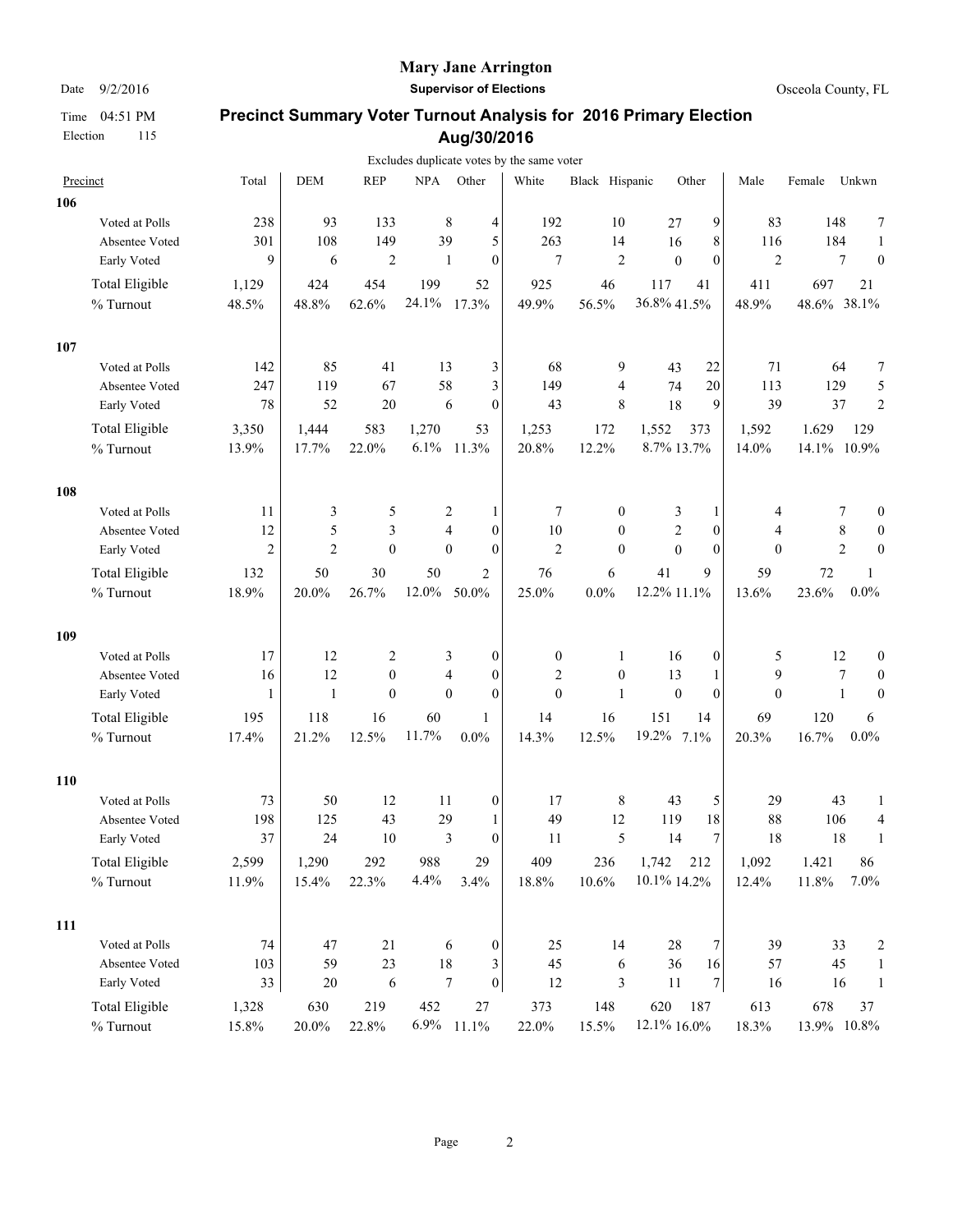#### **Mary Jane Arrington**

Date  $9/2/2016$  **Supervisor of Elections Supervisor of Elections Osceola County, FL** 

|     |                               |                |                |                  |                  |                                      | Excludes duplicate votes by the same voter |                  |                  |                  |                  |             |                  |                  |
|-----|-------------------------------|----------------|----------------|------------------|------------------|--------------------------------------|--------------------------------------------|------------------|------------------|------------------|------------------|-------------|------------------|------------------|
|     | Precinct                      | Total          | <b>DEM</b>     | <b>REP</b>       | <b>NPA</b>       | Other                                | White                                      | Black Hispanic   |                  | Other            | Male             | Female      | Unkwn            |                  |
| 112 |                               |                |                |                  |                  |                                      |                                            |                  |                  |                  |                  |             |                  |                  |
|     | Voted at Polls                | 187<br>445     | 110<br>247     | 54<br>108        | 23<br>83         | $\boldsymbol{0}$<br>7                | 72<br>201                                  | 10<br>24         | 87<br>190        | 18<br>30         | 82<br>180        |             | 96<br>254        | 9<br>$11\,$      |
|     | Absentee Voted<br>Early Voted | 85             | 53             | 24               |                  | 8<br>$\mathbf{0}$                    | 36                                         | 6                | 41               | $\overline{2}$   | 36               |             | 48               | 1                |
|     | Total Eligible                | 4,312          | 2,072          | 692              | 1,491            | 57                                   | 1,152                                      | 300              | 2,572            | 288              | 1,858            | 2.329       |                  | 125              |
|     | % Turnout                     | 16.6%          | 19.8%          | 26.9%            | 7.6%             | 12.3%                                | 26.8%                                      | 13.3%            | 12.4% 17.4%      |                  | 16.0%            | 17.1% 16.8% |                  |                  |
| 113 |                               |                |                |                  |                  |                                      |                                            |                  |                  |                  |                  |             |                  |                  |
|     | Voted at Polls                | 177            | 102            | 52               | 21               | $\overline{c}$                       | 52                                         | 24               | 69               | 32               | 89               |             | 87               | $\mathbf{1}$     |
|     | Absentee Voted                | 464            | 223            | 155              | 79               | 7                                    | 209                                        | 27               | 158              | 70               | 216              | 231         |                  | 17               |
|     | Early Voted                   | 118            | 84             | 18               | 15               | $\mathbf{1}$                         | 34                                         | 15               | 52               | 17               | 52               |             | 60               | 6                |
|     | Total Eligible                | 3,650          | 1,661          | 787              | 1,130            | 72                                   | 1,061                                      | 295              | 1,758            | 536              | 1,667            | 1,870       |                  | 113              |
|     | % Turnout                     | 20.8%          | 24.6%          | 28.6%            | 10.2%            | 13.9%                                | 27.8%                                      | 22.4%            | 15.9% 22.2%      |                  | 21.4%            | 20.2% 21.2% |                  |                  |
| 130 |                               |                |                |                  |                  |                                      |                                            |                  |                  |                  |                  |             |                  |                  |
|     | Voted at Polls                | 3              | 2              | $\mathbf{1}$     |                  | 0<br>0                               | $\mathbf{1}$                               | $\boldsymbol{0}$ | 2                | $\boldsymbol{0}$ | 2                |             | 1                | $\boldsymbol{0}$ |
|     | Absentee Voted                | 20             | 6              | 10               |                  | $\mathbf{0}$<br>4                    | 20                                         | $\mathbf{0}$     | $\mathbf{0}$     | $\mathbf{0}$     | 13               |             | 7                | $\boldsymbol{0}$ |
|     | Early Voted                   | 5              | $\overline{2}$ | $\overline{2}$   |                  | $\mathbf{1}$<br>$\mathbf{0}$         | $\mathfrak{Z}$                             | 1                | $\mathbf{0}$     | $\mathbf{1}$     | $\overline{4}$   |             | $\mathbf{1}$     | $\boldsymbol{0}$ |
|     | Total Eligible                | 175            | 55             | 44               | 72               | 4                                    | 116                                        | 5                | 42               | 12               | 78               | 93          |                  | $\overline{4}$   |
|     | % Turnout                     | 16.0%          | 18.2%          | 29.5%            | 6.9%             | 0.0%                                 | 20.7%                                      | 20.0%            | 4.8% 8.3%        |                  | 24.4%            | 9.7%        |                  | $0.0\%$          |
| 131 |                               |                |                |                  |                  |                                      |                                            |                  |                  |                  |                  |             |                  |                  |
|     | Voted at Polls                | 11             | 6              | 3                |                  | 2<br>0                               | 10                                         | $\boldsymbol{0}$ | 1                | $\boldsymbol{0}$ | 6                |             | 5                | $\boldsymbol{0}$ |
|     | Absentee Voted                | 16             | 5              | 6                |                  | 5<br>$\mathbf{0}$                    | 14                                         | $\mathbf{0}$     | $\overline{2}$   | $\mathbf{0}$     | 10               |             | 6                | $\boldsymbol{0}$ |
|     | Early Voted                   | 18             | 15             | $\mathbf{0}$     |                  | 3<br>$\theta$                        | 5                                          | $\mathbf{1}$     | 11               | $\mathbf{1}$     | 11               |             | 6                | 1                |
|     | Total Eligible                | 283            | 119            | 61               | 94               | 9                                    | 154                                        | 11               | 95               | 23               | 141              | 132         |                  | 10               |
|     | % Turnout                     | 15.9%          | 21.8%          | 14.8%            | 10.6%            | 0.0%                                 | 18.8%                                      | 9.1%             | 14.7% 4.3%       |                  | 19.1%            | 12.9% 10.0% |                  |                  |
| 132 |                               |                |                |                  |                  |                                      |                                            |                  |                  |                  |                  |             |                  |                  |
|     | Voted at Polls                | 32             | 24             | 3                |                  | 5<br>0                               | 9                                          | 1                | 18               | 4                | 14               |             | 17               | 1                |
|     | Absentee Voted                | 40             | 17             | 15               |                  | 7<br>1                               | 23                                         | 3                | 12               | $\sqrt{2}$       | 14               |             | 22               | 4                |
|     | Early Voted                   | 7              | 5              | $\overline{2}$   |                  | $\theta$<br>$\theta$                 | $\overline{4}$                             | $\mathbf{0}$     | 3                | $\theta$         | $\overline{4}$   |             | 3                | $\boldsymbol{0}$ |
|     | <b>Total Eligible</b>         | 577            | 301            | 108              | 161              | 7                                    | 179                                        | 39               | 295              | 64               | 254              | 302         |                  | 21               |
|     | $\%$ Turnout                  | 13.7%          | 15.3%          | 18.5%            | 7.5%             | 14.3%                                | 20.1%                                      | 10.3%            | 11.2%            | 9.4%             | 12.6%            | 13.9% 23.8% |                  |                  |
| 133 |                               |                |                |                  |                  |                                      |                                            |                  |                  |                  |                  |             |                  |                  |
|     | Voted at Polls                | 0              | $\mathbf{0}$   | $\boldsymbol{0}$ |                  | $\boldsymbol{0}$<br>0                | $\boldsymbol{0}$                           | $\boldsymbol{0}$ | $\boldsymbol{0}$ | $\boldsymbol{0}$ | $\boldsymbol{0}$ |             | $\mathbf{0}$     | $\boldsymbol{0}$ |
|     | Absentee Voted                | 2              | 1              | 1                |                  | $\boldsymbol{0}$<br>0                | $\boldsymbol{0}$                           | 2                | $\boldsymbol{0}$ | $\boldsymbol{0}$ | 1                |             | 1                | $\boldsymbol{0}$ |
|     | Early Voted                   | $\overline{0}$ | $\mathbf{0}$   | $\boldsymbol{0}$ |                  | $\boldsymbol{0}$<br>$\boldsymbol{0}$ | $\boldsymbol{0}$                           | $\boldsymbol{0}$ | $\mathbf{0}$     | $\boldsymbol{0}$ | $\boldsymbol{0}$ |             | $\boldsymbol{0}$ | $\boldsymbol{0}$ |
|     | Total Eligible                | $\mathfrak{Z}$ | $\sqrt{2}$     | 1                | $\boldsymbol{0}$ | $\boldsymbol{0}$                     | $\boldsymbol{0}$                           | $\overline{c}$   | 1                | $\boldsymbol{0}$ | $\overline{c}$   | 1           |                  | $\boldsymbol{0}$ |
|     | % Turnout                     | 66.7%          | 50.0%          | 100.0%           | $0.0\%$          | $0.0\%$                              | $0.0\%$                                    | 100.0%           | $0.0\%$ 0.0%     |                  | $50.0\%$         | 100.0%      |                  | $0.0\%$          |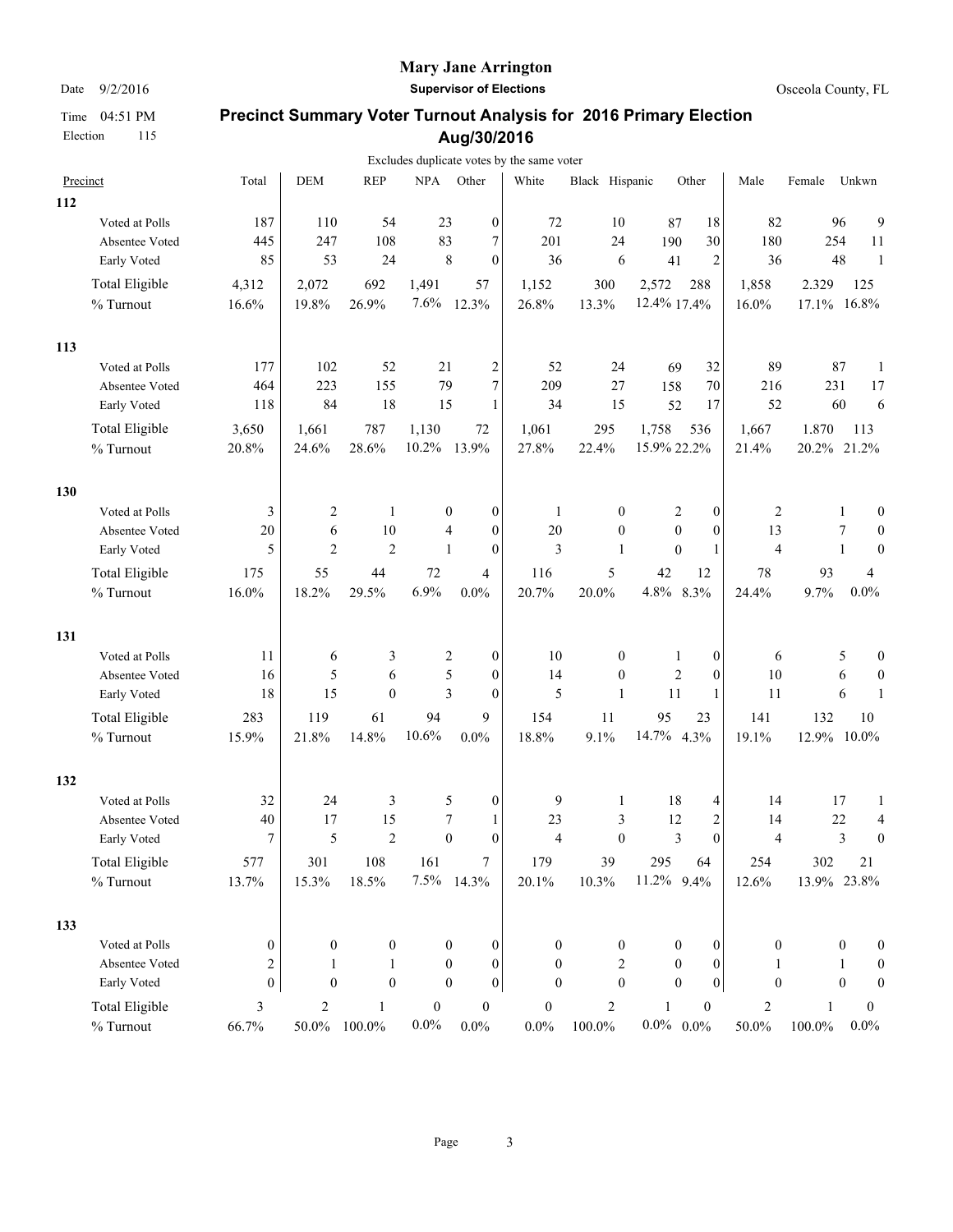Election 115

#### **Mary Jane Arrington**

Date  $9/2/2016$  **Supervisor of Elections Supervisor of Elections Osceola County, FL** 

|     |                       |                  |                  |                  |                  |                  | Excludes duplicate votes by the same voter |                  |                      |                  |                |                  |                  |                  |
|-----|-----------------------|------------------|------------------|------------------|------------------|------------------|--------------------------------------------|------------------|----------------------|------------------|----------------|------------------|------------------|------------------|
|     | Precinct              | Total            | <b>DEM</b>       | <b>REP</b>       | $\rm NPA$        | Other            | White                                      | Black Hispanic   |                      | Other            | Male           | Female           | Unkwn            |                  |
| 150 |                       |                  |                  |                  |                  |                  |                                            |                  |                      |                  |                |                  |                  |                  |
|     | Voted at Polls        | 5                | $\overline{2}$   | $\overline{c}$   | 1                | $\boldsymbol{0}$ | $\overline{4}$                             | $\boldsymbol{0}$ | $\boldsymbol{0}$     | $\mathbf{1}$     | 1              |                  | 3                | 1                |
|     | Absentee Voted        | 22               | $10\,$           | 3                | 9                | $\mathbf{0}$     | 17                                         | $\mathbf{1}$     | 3                    | 1                | 10             |                  | 12               | $\boldsymbol{0}$ |
|     | Early Voted           | $\mathbf{1}$     | $\mathbf{1}$     | $\mathbf{0}$     | $\mathbf{0}$     | $\mathbf{0}$     | $\mathbf{1}$                               | $\mathbf{0}$     | $\boldsymbol{0}$     | $\theta$         | $\theta$       |                  | 1                | $\mathbf{0}$     |
|     | Total Eligible        | 294              | 109              | 67               | 110              | 8                | 151                                        | 27               | 109                  | 7                | 134            | 159              |                  | 1                |
|     | % Turnout             | 9.5%             | 11.9%            | 7.5%             | 9.1%             | 0.0%             | 14.6%                                      | 3.7%             | 2.8% 28.6%           |                  | 8.2%           | $10.1\%$ 100.0%  |                  |                  |
| 151 |                       |                  |                  |                  |                  |                  |                                            |                  |                      |                  |                |                  |                  |                  |
|     | Voted at Polls        | 311              | 125              | 161              | 22               | 3                | 264                                        | 16               | 16                   | 15               | 160            |                  | 144              | 7                |
|     | Absentee Voted        | 758              | 228              | 384              | 120              | 26               | 676                                        | 8                | 43                   | 31               | 373            |                  | 373              | 12               |
|     | Early Voted           | 413              | 190              | 184              | 34               | 5                | 345                                        | 14               | 30                   | 24               | 206            |                  | 198              | 9                |
|     | Total Eligible        | 6,211            | 1,595            | 2,682            | 1,708            | 226              | 5,117                                      | 99               | 573                  | 422              | 2,868          | 3.198            |                  | 145              |
|     | % Turnout             | 23.9%            | 34.0%            | 27.2%            | 10.3%            | 15.0%            | 25.1%                                      | 38.4%            | 15.5% 16.6%          |                  | 25.8%          | 22.4% 19.3%      |                  |                  |
| 152 |                       |                  |                  |                  |                  |                  |                                            |                  |                      |                  |                |                  |                  |                  |
|     | Voted at Polls        | $\mathbf{0}$     | $\boldsymbol{0}$ | $\boldsymbol{0}$ | $\boldsymbol{0}$ | $\boldsymbol{0}$ | $\boldsymbol{0}$                           | 0                | 0                    | $\boldsymbol{0}$ | 0              |                  | $\bf{0}$         | $\boldsymbol{0}$ |
|     | Absentee Voted        | $\theta$         | $\mathbf{0}$     | $\mathbf{0}$     | $\mathbf{0}$     | $\mathbf{0}$     | $\mathbf{0}$                               | $\mathbf{0}$     | $\mathbf{0}$         | $\mathbf{0}$     | $\mathbf{0}$   |                  | $\mathbf{0}$     | $\mathbf{0}$     |
|     | Early Voted           | $\mathbf{0}$     | $\mathbf{0}$     | $\theta$         | $\mathbf{0}$     | $\mathbf{0}$     | $\mathbf{0}$                               | $\mathbf{0}$     | $\mathbf{0}$         | $\theta$         | $\mathbf{0}$   |                  | $\boldsymbol{0}$ | $\boldsymbol{0}$ |
|     | <b>Total Eligible</b> | $\overline{c}$   | 2                | $\boldsymbol{0}$ | $\boldsymbol{0}$ | $\overline{0}$   | $\boldsymbol{0}$                           | 1                | $\boldsymbol{0}$     | 1                | $\overline{2}$ | $\boldsymbol{0}$ |                  | $\mathbf{0}$     |
|     | % Turnout             | $0.0\%$          | $0.0\%$          | $0.0\%$          | $0.0\%$          | 0.0%             | 0.0%                                       | 0.0%             | $0.0\%$ 0.0%         |                  | $0.0\%$        | 0.0%             |                  | $0.0\%$          |
| 154 |                       |                  |                  |                  |                  |                  |                                            |                  |                      |                  |                |                  |                  |                  |
|     | Voted at Polls        | 23               | 18               | 4                | 1                | $\boldsymbol{0}$ | 15                                         | 4                | 4                    | $\mathbf{0}$     | 10             |                  | 13               | $\boldsymbol{0}$ |
|     | Absentee Voted        | 80               | 32               | 31               | 14               | 3                | 68                                         | 3                | 5                    | 4                | 39             |                  | 39               | $\sqrt{2}$       |
|     | Early Voted           | 16               | 5                | 10               | $\mathbf{1}$     | $\boldsymbol{0}$ | 15                                         | $\mathbf{1}$     | $\mathbf{0}$         | $\theta$         | 7              |                  | $\,$ 8 $\,$      | 1                |
|     | <b>Total Eligible</b> | 733              | 237              | 249              | 217              | 30               | 555                                        | 51               | 87                   | 40               | 327            | 392              |                  | 14               |
|     | % Turnout             | 16.2%            | 23.2%            | 18.1%            | 7.4%             | 10.0%            | 17.7%                                      | 15.7%            | 10.3% 10.0%          |                  | 17.1%          | 15.3% 21.4%      |                  |                  |
| 155 |                       |                  |                  |                  |                  |                  |                                            |                  |                      |                  |                |                  |                  |                  |
|     | Voted at Polls        | 14               | 3                | 10               | 1                | $\boldsymbol{0}$ | 11                                         | 1                | 1                    | 1                | 8              |                  | 6                | $\boldsymbol{0}$ |
|     | Absentee Voted        | 26               | 5                | 15               | 6                | $\boldsymbol{0}$ | 23                                         | $\boldsymbol{0}$ | $\boldsymbol{2}$     | $\mathbf{1}$     | 10             |                  | 16               | $\boldsymbol{0}$ |
|     | Early Voted           | $\overline{4}$   | $\mathbf{1}$     | $\mathfrak{Z}$   | $\mathbf{0}$     | $\theta$         | $\overline{2}$                             | $\mathbf{0}$     | $\overline{2}$       | $\theta$         | 3              |                  | 1                | $\boldsymbol{0}$ |
|     | <b>Total Eligible</b> | 313              | 64               | 135              | 108              | 6                | 229                                        | 14               | 47                   | 23               | 142            | 165              |                  | 6                |
|     | $\%$ Turnout          | 14.1%            | 14.1%            | 20.7%            | 6.5%             | $0.0\%$          | 15.7%                                      | 7.1%             | $10.6\%$ 8.7%        |                  | 14.8%          | 13.9%            |                  | $0.0\%$          |
| 156 |                       |                  |                  |                  |                  |                  |                                            |                  |                      |                  |                |                  |                  |                  |
|     | Voted at Polls        | 2                | 1                | 1                | $\boldsymbol{0}$ | $\boldsymbol{0}$ | $\sqrt{2}$                                 | $\boldsymbol{0}$ | $\boldsymbol{0}$     | $\boldsymbol{0}$ | 2              |                  | $\mathbf{0}$     | $\boldsymbol{0}$ |
|     | Absentee Voted        | 12               | $\sqrt{2}$       | $\boldsymbol{7}$ | 3                | $\boldsymbol{0}$ | 12                                         | $\boldsymbol{0}$ | $\boldsymbol{0}$     | $\mathbf{0}$     | 6              |                  | 5                | 1                |
|     | Early Voted           | $\boldsymbol{0}$ | $\boldsymbol{0}$ | $\boldsymbol{0}$ | $\boldsymbol{0}$ | $\boldsymbol{0}$ | $\boldsymbol{0}$                           | $\boldsymbol{0}$ | $\mathbf{0}$         | 0                | $\mathbf{0}$   |                  | $\boldsymbol{0}$ | $\boldsymbol{0}$ |
|     | Total Eligible        | $77 \,$          | 17               | 39               | $20\,$           | $\mathbf{1}$     | 61                                         | $\overline{c}$   | 13                   | $\mathbf{1}$     | 41             | 35               |                  | 1                |
|     | $\%$ Turnout          | 18.2%            | 17.6%            | 20.5%            | 15.0%            | $0.0\%$          | 23.0%                                      | $0.0\%$          | $0.0\%$ $\,$ $0.0\%$ |                  | 19.5%          | 14.3% 100.0%     |                  |                  |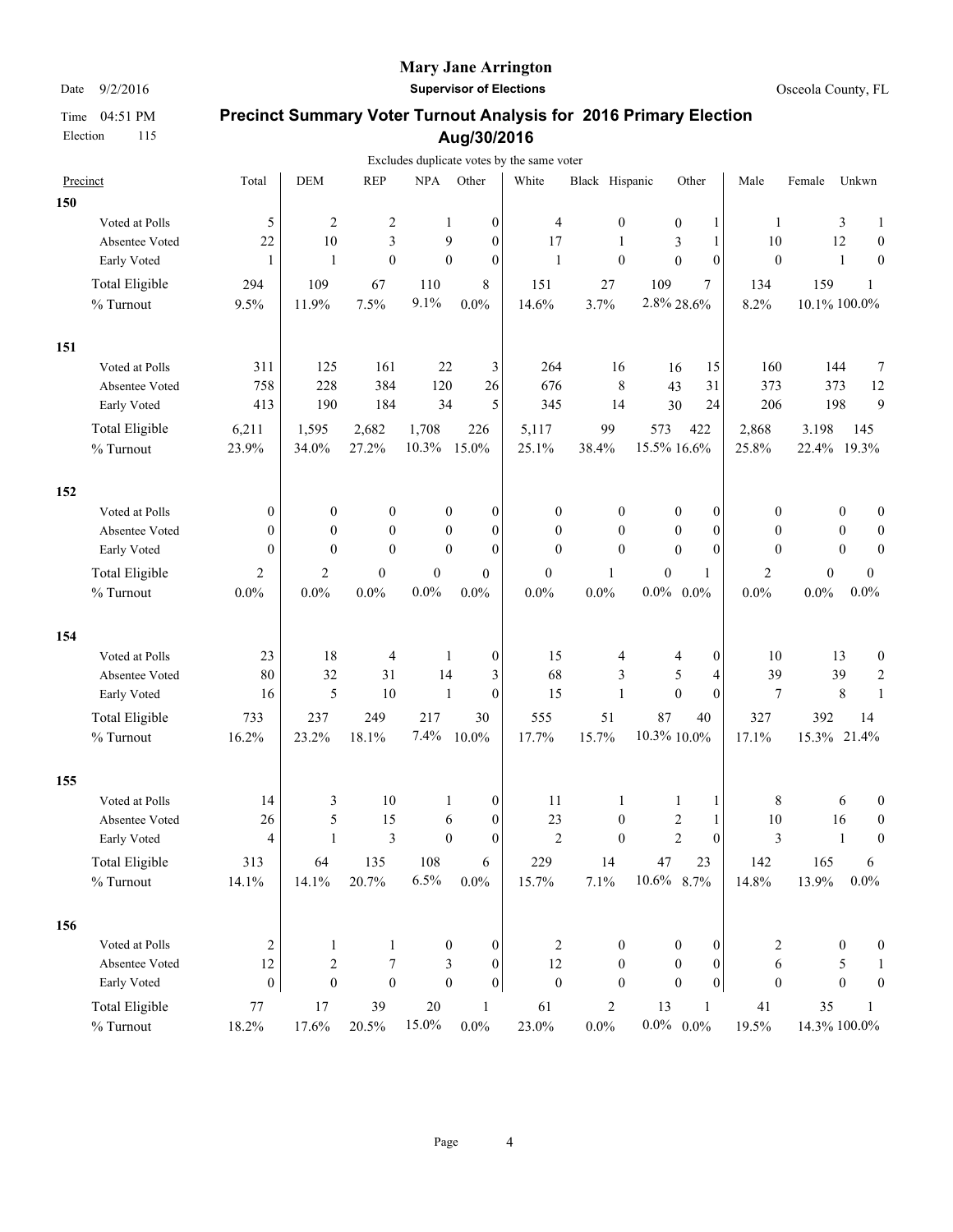Election 115

### **Mary Jane Arrington**

Date  $9/2/2016$  **Supervisor of Elections Supervisor of Elections Osceola County, FL** 

|     |                       |                  |                         |                  |                  |                                      | Excludes duplicate votes by the same voter |                  |                         |                  |              |             |                  |                         |
|-----|-----------------------|------------------|-------------------------|------------------|------------------|--------------------------------------|--------------------------------------------|------------------|-------------------------|------------------|--------------|-------------|------------------|-------------------------|
|     | Precinct              | Total            | <b>DEM</b>              | <b>REP</b>       | <b>NPA</b>       | Other                                | White                                      | Black Hispanic   |                         | Other            | Male         | Female      | Unkwn            |                         |
| 157 |                       |                  |                         |                  |                  |                                      |                                            |                  |                         |                  |              |             |                  |                         |
|     | Voted at Polls        | 17               | 10                      | 7                | $\boldsymbol{0}$ | $\boldsymbol{0}$                     | 13                                         | 4                | $\boldsymbol{0}$        | $\boldsymbol{0}$ | 9            |             | 7                | 1                       |
|     | Absentee Voted        | 57               | 17                      | 25               | 14               | 1                                    | 52                                         | 3                | 1                       | 1                | 26           |             | 31               | $\boldsymbol{0}$        |
|     | Early Voted           | $\overline{7}$   | $\overline{2}$          | $\overline{4}$   | $\mathbf{1}$     | $\mathbf{0}$                         | $\overline{4}$                             | $\mathbf{1}$     | $\overline{2}$          | $\mathbf{0}$     | 5            |             | $\overline{2}$   | $\theta$                |
|     | <b>Total Eligible</b> | 504              | 169                     | 163              | 162              | 10                                   | 343                                        | 51               | 78                      | 32               | 237          | 255         |                  | 12                      |
|     | % Turnout             | 16.1%            | 17.2%                   | 22.1%            | 9.3%             | 10.0%                                | 20.1%                                      | 15.7%            | 3.8%                    | 3.1%             | 16.9%        | 15.7%       |                  | 8.3%                    |
| 158 |                       |                  |                         |                  |                  |                                      |                                            |                  |                         |                  |              |             |                  |                         |
|     | Voted at Polls        | 8                | 3                       | 3                |                  | 2<br>$\mathbf{0}$                    | 4                                          | 2                | 2                       | 0                | 4            |             | 4                | 0                       |
|     | Absentee Voted        | 5                | 4                       | $\theta$         | 1                | $\mathbf{0}$                         | 3                                          | $\mathbf{0}$     | $\boldsymbol{0}$        | $\overline{c}$   | 3            |             | 2                | $\boldsymbol{0}$        |
|     | Early Voted           | 3                | 3                       | $\theta$         | $\boldsymbol{0}$ | $\theta$                             | 1                                          | $\overline{2}$   | $\theta$                | $\theta$         | 1            |             | $\overline{c}$   | $\mathbf{0}$            |
|     | Total Eligible        | 53               | 18                      | 17               | 17               | $\mathbf{1}$                         | 28                                         | 4                | 13                      | 8                | 23           | 29          |                  | 1                       |
|     | % Turnout             | 30.2%            | 55.6%                   | 17.6%            | 17.6%            | 0.0%                                 | 28.6%                                      | $100.0\%$        | 15.4% 25.0%             |                  | 34.8%        | 27.6%       |                  | $0.0\%$                 |
| 160 |                       |                  |                         |                  |                  |                                      |                                            |                  |                         |                  |              |             |                  |                         |
|     | Voted at Polls        | $\boldsymbol{0}$ | $\boldsymbol{0}$        | $\boldsymbol{0}$ |                  | $\boldsymbol{0}$<br>$\boldsymbol{0}$ | $\boldsymbol{0}$                           | $\boldsymbol{0}$ | 0                       | $\boldsymbol{0}$ | 0            |             | $\boldsymbol{0}$ | $\mathbf{0}$            |
|     | Absentee Voted        | $\mathbf{0}$     | $\mathbf{0}$            | $\theta$         |                  | $\mathbf{0}$<br>$\mathbf{0}$         | $\mathbf{0}$                               | $\mathbf{0}$     | $\theta$                | $\mathbf{0}$     | $\mathbf{0}$ |             | $\mathbf{0}$     | $\theta$                |
|     | Early Voted           | 2                | 1                       | $\theta$         | $\mathbf{1}$     | $\theta$                             | $\mathfrak{2}$                             | $\mathbf{0}$     | $\theta$                | $\mathbf{0}$     | 1            |             | 1                | $\theta$                |
|     | <b>Total Eligible</b> | 10               | 6                       | $\mathbf{1}$     | 3                | $\overline{0}$                       | 5                                          | $\boldsymbol{0}$ | 5                       | $\mathbf{0}$     | 4            | 6           |                  | $\boldsymbol{0}$        |
|     | % Turnout             | 20.0%            | 16.7%                   | $0.0\%$          | 33.3%            | $0.0\%$                              | 40.0%                                      | $0.0\%$          | $0.0\%$ 0.0%            |                  | 25.0%        | 16.7%       |                  | 0.0%                    |
| 200 |                       |                  |                         |                  |                  |                                      |                                            |                  |                         |                  |              |             |                  |                         |
|     | Voted at Polls        | 478              | 317                     | 107              | 50               | 4                                    | 96                                         | 58               | 299                     | 25               | 238          |             | 235              | 5                       |
|     | Absentee Voted        | 1,011            | 690                     | 154              | 160              | 7                                    | 207                                        | 82               | 668                     | 54               | 414          |             | 579              | 18                      |
|     | Early Voted           | 435              | 307                     | 82               | 45               | 1                                    | 77                                         | 80               | 253                     | 25               | 179          |             | 248              | 8                       |
|     | <b>Total Eligible</b> | 9,766            | 5,235                   | 1,419            | 2,988            | 124                                  | 1,455                                      | 958              | 6,644                   | 709              | 4,342        | 5.141       |                  | 283                     |
|     | % Turnout             | 19.7%            | 25.1%                   | 24.2%            | 8.5%             | 9.7%                                 | 26.1%                                      | 23.0%            | 18.4% 14.7%             |                  | 19.1%        | 20.7% 11.0% |                  |                         |
| 201 |                       |                  |                         |                  |                  |                                      |                                            |                  |                         |                  |              |             |                  |                         |
|     | Voted at Polls        | 212              | 111                     | 76               | 23               | $\overline{\mathbf{c}}$              | 80                                         | 22               | 101                     | 9                | 106          |             | 104              | $\overline{\mathbf{c}}$ |
|     | Absentee Voted        | 458              | 234                     | 145              | 74               | 5                                    | 182                                        | 18               | 234                     | 24               | 196          |             | 254              | 8                       |
|     | Early Voted           | 142              | 88                      | 44               | 10               | $\mathbf{0}$                         | 47                                         | 18               | 70                      | $\overline{7}$   | 68           |             | 72               | $\overline{c}$          |
|     | <b>Total Eligible</b> | 3,661            | 1,608                   | 882              | 1,112            | 59                                   | 901                                        | 229              | 2,282                   | 249              | 1,689        | 1.897       |                  | 75                      |
|     | $\%$ Turnout          | 22.2%            | 26.9%                   | 30.0%            | 9.6%             | 11.9%                                | 34.3%                                      | 25.3%            | 17.7% 16.1%             |                  | 21.9%        | 22.7% 16.0% |                  |                         |
| 202 |                       |                  |                         |                  |                  |                                      |                                            |                  |                         |                  |              |             |                  |                         |
|     | Voted at Polls        | 8                | 3                       | 5                |                  | $\boldsymbol{0}$<br>0                | 8                                          | $\boldsymbol{0}$ | $\boldsymbol{0}$        | $\boldsymbol{0}$ | 4            |             | 4                | $\boldsymbol{0}$        |
|     | Absentee Voted        | 18               | 1                       | 12               |                  | 5<br>0                               | 16                                         | $\boldsymbol{0}$ | 2                       | $\boldsymbol{0}$ | 8            |             | 9                | 1                       |
|     | Early Voted           | $17\,$           | $\overline{\mathbf{3}}$ | 14               | $\boldsymbol{0}$ | $\boldsymbol{0}$                     | 14                                         | $\mathbf{0}$     | $\mathbf{0}$            | 3                | 9            |             | 8                | $\mathbf{0}$            |
|     | Total Eligible        | 104              | 21                      | 57               | 23               | 3                                    | 97                                         | 1                | $\overline{\mathbf{c}}$ | $\overline{4}$   | 46           | 55          |                  | 3                       |
|     | $\%$ Turnout          | 41.3%            | 33.3%                   | 54.4%            | 21.7%            | $0.0\%$                              | 39.2%                                      | $0.0\%$          | 00.0% 75.0%             |                  | 45.7%        | 38.2% 33.3% |                  |                         |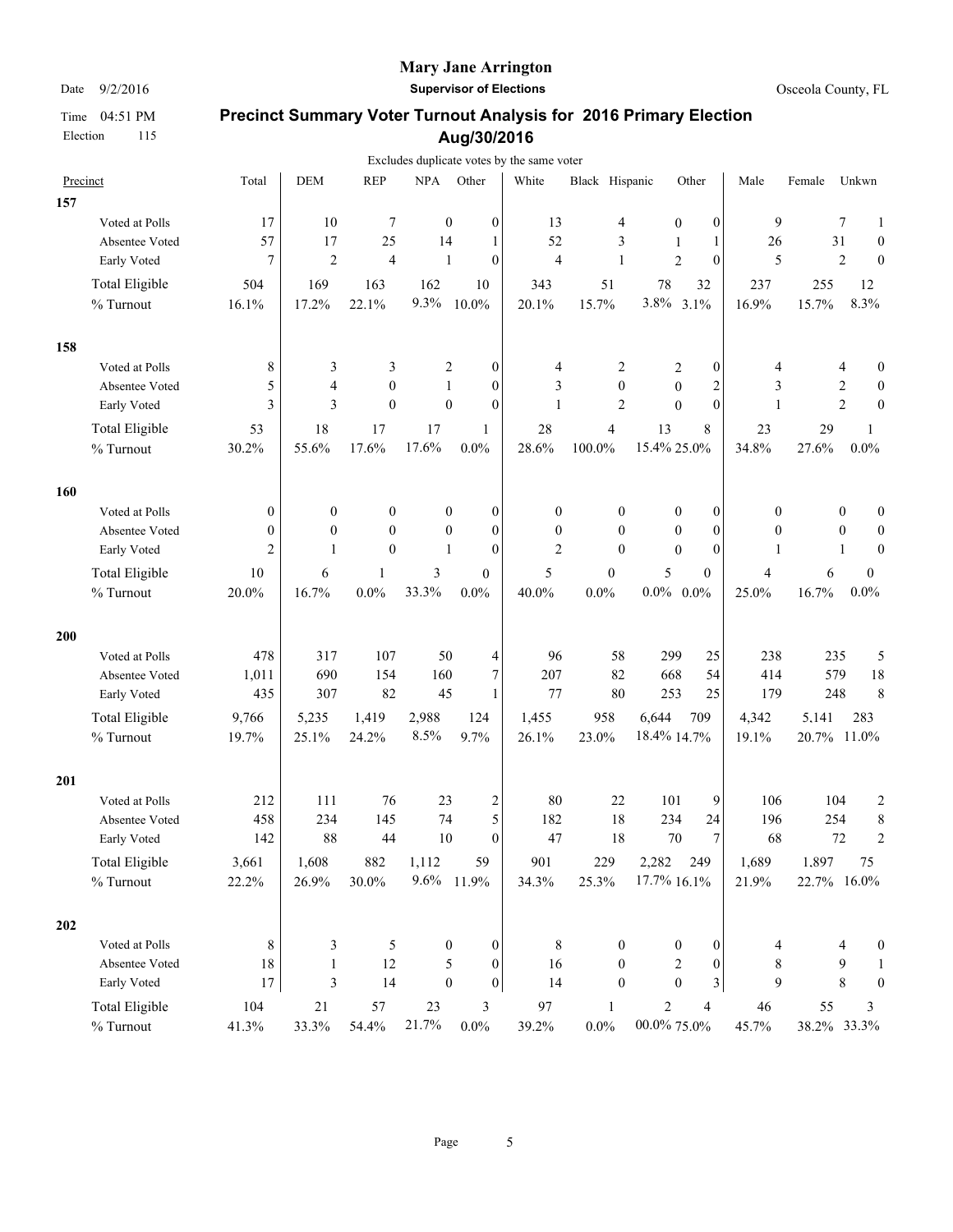### **Mary Jane Arrington**

Date  $9/2/2016$  **Supervisor of Elections Supervisor of Elections Osceola County, FL** 

|     |                       |                |                |              |             |                                | Excludes duplicate votes by the same voter |                |             |                |                |             |                  |                  |
|-----|-----------------------|----------------|----------------|--------------|-------------|--------------------------------|--------------------------------------------|----------------|-------------|----------------|----------------|-------------|------------------|------------------|
|     | Precinct              | Total          | <b>DEM</b>     | <b>REP</b>   | <b>NPA</b>  | Other                          | White                                      | Black Hispanic |             | Other          | Male           | Female      | Unkwn            |                  |
| 203 |                       |                |                |              |             |                                |                                            |                |             |                |                |             |                  |                  |
|     | Voted at Polls        | 56             | 37             | 13           |             | 6<br>$\boldsymbol{0}$          | 13                                         | 7              | 30          | 6              | 24             |             | 30               | $\overline{c}$   |
|     | Absentee Voted        | 159            | 90             | 35           | 33          | 1                              | 52                                         | 17             | 77          | 13             | 68             |             | 86               | 5                |
|     | Early Voted           | 38             | 22             | 13           |             | $\mathfrak{Z}$<br>$\mathbf{0}$ | 15                                         | $\overline{4}$ | 19          | $\theta$       | 17             |             | 21               | $\mathbf{0}$     |
|     | Total Eligible        | 1,267          | 664            | 223          | 373         | 7                              | 283                                        | 108            | 765         | 111            | 585            | 642         |                  | 40               |
|     | $\%$ Turnout          | 20.0%          | 22.4%          | 27.4%        | 11.3%       | 14.3%                          | 28.3%                                      | 25.9%          | 16.5% 17.1% |                | 18.6%          | 21.3% 17.5% |                  |                  |
| 204 |                       |                |                |              |             |                                |                                            |                |             |                |                |             |                  |                  |
|     | Voted at Polls        | 281            | 206            | 48           | 26          | 1                              | 48                                         | 33             | 183         | 17             | 125            | 153         |                  | 3                |
|     | Absentee Voted        | 779            | 481            | 151          | 138         | 9                              | 171                                        | 56             | 493         | 59             | 335            | 423         |                  | 21               |
|     | Early Voted           | 226            | 150            | 43           | 32          | 1                              | 35                                         | 28             | 147         | 16             | 100            | 121         |                  | 5                |
|     | <b>Total Eligible</b> | 7,372          | 3,911          | 1,025        | 2,344       | 92                             | 1,002                                      | 621            | 5,215       | 534            | 3,337          | 3,856       |                  | 179              |
|     | % Turnout             | 17.4%          | 21.4%          | 23.6%        | 8.4%        | 12.0%                          | 25.3%                                      | 18.8%          | 15.8% 17.2% |                | 16.8%          | 18.1% 16.2% |                  |                  |
| 210 |                       |                |                |              |             |                                |                                            |                |             |                |                |             |                  |                  |
|     | Voted at Polls        | 303            | 198            | 57           | 47          | 1                              | 21                                         | 14             | 251         | 17             | 141            | 157         |                  | 5                |
|     | Absentee Voted        | 531            | 341            | 98           | 88          | 4                              | 77                                         | 51             | 364         | 39             | 224            | 293         |                  | 14               |
|     | Early Voted           | 143            | 100            | 28           | 15          | $\overline{0}$                 | 9                                          | 15             | 111         | 8              | 76             |             | 66               | -1               |
|     | <b>Total Eligible</b> | 5,216          | 2,723          | 708          | 1,744       | 41                             | 438                                        | 372            | 4,059       | 347            | 2,288          | 2.776       |                  | 152              |
|     | % Turnout             | 18.7%          | 23.5%          | 25.8%        | 8.6%        | 12.2%                          | 24.4%                                      | 21.5%          | 17.9% 18.4% |                | 19.3%          | 18.6% 13.2% |                  |                  |
| 211 |                       |                |                |              |             |                                |                                            |                |             |                |                |             |                  |                  |
|     | Voted at Polls        | 439            | 211            | 180          | 46          | 2                              | 222                                        | 29             | 166         | 22             | 204            | 228         |                  | 7                |
|     | Absentee Voted        | 618            | 329            | 186          | 94          | 9                              | 287                                        | 42             | 260         | 29             | 245            | 356         |                  | 17               |
|     | Early Voted           | 170            | 88             | 70           | 12          | $\mathbf{0}$                   | 90                                         | 17             | 48          | 15             | 79             |             | 89               | $\overline{2}$   |
|     | <b>Total Eligible</b> | 5,333          | 2,379          | 1,299        | 1,558       | 97                             | 1,939                                      | 346            | 2,676       | 372            | 2,408          | 2.795       |                  | 130              |
|     | % Turnout             | 23.0%          | 26.4%          | 33.6%        | 9.8%        | 11.3%                          | 30.9%                                      | 25.4%          | 17.7% 17.7% |                | 21.9%          | 24.1% 20.0% |                  |                  |
| 212 |                       |                |                |              |             |                                |                                            |                |             |                |                |             |                  |                  |
|     | Voted at Polls        | 39             | 24             | $10\,$       |             | 5<br>$\boldsymbol{0}$          | $\,$ $\,$                                  | $\mathbf{1}$   | 28          | $\overline{c}$ | 22             |             | 17               | $\boldsymbol{0}$ |
|     | Absentee Voted        | 34             | 28             | $\sqrt{2}$   |             | $\mathfrak{Z}$<br>1            | 11                                         | 1              | 20          | $\overline{c}$ | 16             |             | 16               | $\overline{c}$   |
|     | Early Voted           | $\overline{c}$ | $\overline{2}$ | $\mathbf{0}$ |             | $\boldsymbol{0}$<br>$\theta$   | $\mathbf{0}$                               | $\mathbf{1}$   | 1           | $\theta$       | $\overline{2}$ |             | $\boldsymbol{0}$ | $\boldsymbol{0}$ |
|     | <b>Total Eligible</b> | 349            | 183            | 59           | 101         | 6                              | $70\,$                                     | 18             | 234         | 27             | 172            | 169         |                  | 8                |
|     | % Turnout             | 21.5%          | 29.5%          | 20.3%        | 7.9%        | 16.7%                          | 27.1%                                      | 16.7%          | 20.9% 14.8% |                | 23.3%          | 19.5% 25.0% |                  |                  |
| 250 |                       |                |                |              |             |                                |                                            |                |             |                |                |             |                  |                  |
|     | Voted at Polls        | 29             | 19             | 4            |             | 6<br>$\boldsymbol{0}$          | 2                                          | 2              | 23          | 2              | 13             |             | 15               | $\mathbf{1}$     |
|     | Absentee Voted        | 72             | 43             | 13           | 16          | 0                              | 13                                         | 5              | 42          | 12             | 30             |             | 41               | $\mathbf{1}$     |
|     | Early Voted           | 19             | 13             | $\sqrt{3}$   |             | $\overline{c}$<br>1            | $\sqrt{2}$                                 | $\overline{2}$ | 15          | 0              | $10\,$         |             | 9                | $\boldsymbol{0}$ |
|     | <b>Total Eligible</b> | 586            | 280            | 90           | 211         | 5                              | 60                                         | 31             | 444         | 51             | 260            | 314         |                  | 12               |
|     | % Turnout             | 20.5%          | 26.8%          | 22.2%        | 11.4% 20.0% |                                | 28.3%                                      | 29.0%          | 18.0% 27.5% |                | 20.4%          | 20.7% 16.7% |                  |                  |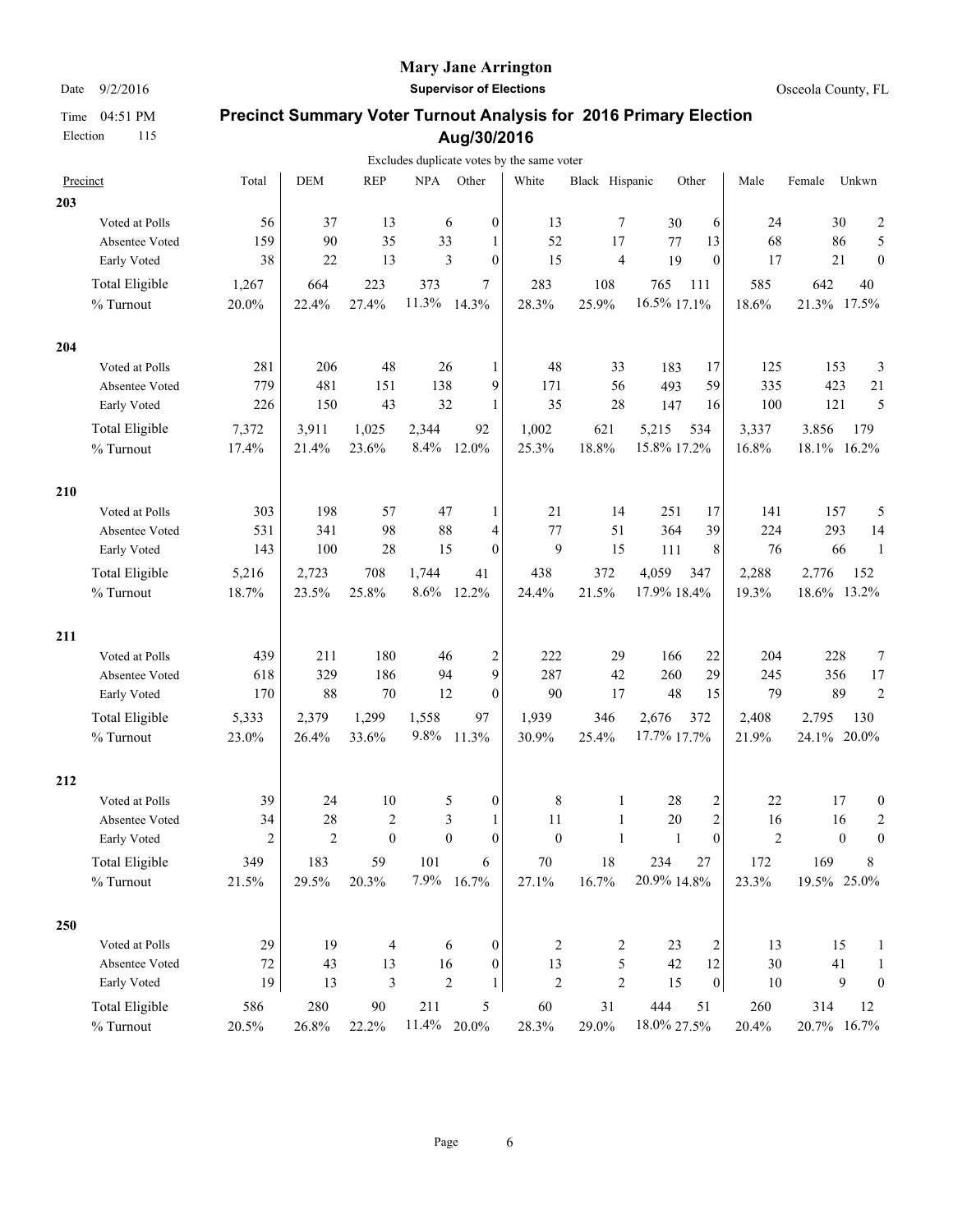### **Mary Jane Arrington**

Date  $9/2/2016$  **Supervisor of Elections Supervisor of Elections Osceola County, FL** 

|     |                       |       |            |            |              |                  | Excludes duplicate votes by the same voter |                |             |                  |       |             |       |                  |
|-----|-----------------------|-------|------------|------------|--------------|------------------|--------------------------------------------|----------------|-------------|------------------|-------|-------------|-------|------------------|
|     | Precinct              | Total | <b>DEM</b> | <b>REP</b> | <b>NPA</b>   | Other            | White                                      | Black Hispanic |             | Other            | Male  | Female      | Unkwn |                  |
| 251 |                       |       |            |            |              |                  |                                            |                |             |                  |       |             |       |                  |
|     | Voted at Polls        | 94    | 56         | 24         | 13           | 1                | 28                                         | 17             | 38          | 11               | 41    |             | 50    | 3                |
|     | Absentee Voted        | 308   | 146        | 101        | 54           | 7                | 144                                        | 13             | 131         | 20               | 130   | 170         |       | 8                |
|     | Early Voted           | 158   | 79         | 64         | 13           | $\overline{c}$   | 71                                         | 21             | 49          | 17               | 67    |             | 87    | 4                |
|     | <b>Total Eligible</b> | 2,878 | 1,342      | 676        | 810          | 50               | 840                                        | 267            | 1,498       | 273              | 1,277 | 1.514       |       | 87               |
|     | % Turnout             | 19.5% | 20.9%      | 28.0%      | 9.9%         | 20.0%            | 28.9%                                      | 19.1%          | 14.6% 17.6% |                  | 18.6% | 20.3% 17.2% |       |                  |
| 300 |                       |       |            |            |              |                  |                                            |                |             |                  |       |             |       |                  |
|     | Voted at Polls        | 171   | 104        | 44         | 21           | 2                | 53                                         | 38             | 70          | 10               | 81    |             | 85    | 5                |
|     | Absentee Voted        | 322   | 169        | 97         | 54           | $\overline{c}$   | 140                                        | 20             | 141         | 21               | 152   | 166         |       | $\overline{4}$   |
|     | Early Voted           | 101   | 70         | 30         | $\mathbf{1}$ | $\mathbf{0}$     | 45                                         | 26             | 26          | 4                | 41    |             | 59    | $\mathbf{1}$     |
|     | <b>Total Eligible</b> | 3,147 | 1,471      | 605        | 1,013        | 58               | 772                                        | 365            | 1,691       | 319              | 1,416 | 1.638       |       | 93               |
|     | % Turnout             | 18.9% | 23.3%      | 28.3%      | 7.5%         | 6.9%             | 30.8%                                      | 23.0%          | 14.0% 11.0% |                  | 19.4% | 18.9% 10.8% |       |                  |
| 301 |                       |       |            |            |              |                  |                                            |                |             |                  |       |             |       |                  |
|     | Voted at Polls        | 233   | 125        | 85         | 21           | 2                | 118                                        | 32             | 71          | 12               | 125   | 104         |       | 4                |
|     | Absentee Voted        | 483   | 237        | 157        | 81           | 8                | 269                                        | 46             | 136         | 32               | 210   | 262         |       | 11               |
|     | Early Voted           | 157   | 81         | 64         | 10           | $\overline{c}$   | 71                                         | 34             | 45          | $\boldsymbol{7}$ | 84    |             | 73    | $\boldsymbol{0}$ |
|     | <b>Total Eligible</b> | 3,772 | 1,655      | 907        | 1,107        | 103              | 1,395                                      | 472            | 1,554       | 351              | 1,763 | 1.925       |       | 84               |
|     | % Turnout             | 23.1% | 26.8%      | 33.7%      | 10.1%        | 11.7%            | 32.8%                                      | 23.7%          | 16.2% 14.5% |                  | 23.8% | 22.8% 17.9% |       |                  |
| 303 |                       |       |            |            |              |                  |                                            |                |             |                  |       |             |       |                  |
|     | Voted at Polls        | 118   | 91         | 13         | 14           | $\boldsymbol{0}$ | 13                                         | 32             | 65          | 8                | 55    |             | 58    | 5                |
|     | Absentee Voted        | 313   | 197        | 65         | 47           | 4                | 95                                         | 35             | 167         | 16               | 139   | 169         |       | 5                |
|     | Early Voted           | 167   | 129        | 21         | 13           | 4                | 27                                         | 45             | 85          | 10               | 80    |             | 85    | $\overline{2}$   |
|     | <b>Total Eligible</b> | 3,783 | 1,969      | 479        | 1,282        | 53               | 586                                        | 602            | 2,310       | 285              | 1,675 | 1.989       | 119   |                  |
|     | % Turnout             | 15.8% | 21.2%      | 20.7%      | 5.8%         | 15.1%            | 23.0%                                      | 18.6%          | 13.7% 11.9% |                  | 16.4% | 15.7% 10.1% |       |                  |
| 304 |                       |       |            |            |              |                  |                                            |                |             |                  |       |             |       |                  |
|     | Voted at Polls        | 144   | 102        | 26         | 16           | $\boldsymbol{0}$ | 29                                         | 33             | 73          | 9                | 55    |             | 85    | 4                |
|     | Absentee Voted        | 413   | 263        | 57         | 87           | 6                | 102                                        | 63             | 222         | 26               | 170   | 234         |       | 9                |
|     | Early Voted           | 215   | 149        | 38         | 26           | $\overline{c}$   | 35                                         | 66             | 101         | 13               | 98    | 113         |       | 4                |
|     | <b>Total Eligible</b> | 4,371 | 2,268      | 528        | 1,492        | 83               | 664                                        | 691            | 2,685       | 331              | 1,929 | 2.316       | 126   |                  |
|     | % Turnout             | 17.7% | 22.7%      | 22.9%      | 8.6%         | 9.6%             | 25.0%                                      | 23.4%          | 14.7% 14.5% |                  | 16.7% | 18.7% 13.5% |       |                  |
| 305 |                       |       |            |            |              |                  |                                            |                |             |                  |       |             |       |                  |
|     | Voted at Polls        | 331   | 251        | 46         | 31           | 3                | 38                                         | 109            | 165         | 19               | 134   | 191         |       | 6                |
|     | Absentee Voted        | 652   | 428        | 100        | 116          | $\,8\,$          | 112                                        | 137            | 346         | 57               | 286   | 352         |       | 14               |
|     | Early Voted           | 335   | 255        | 39         | 36           | 5                | 49                                         | 135            | 127         | 24               | 129   | 194         |       | 12               |
|     | <b>Total Eligible</b> | 7,548 | 4,214      | 866        | 2,371        | 97               | 849                                        | 1,720          | 4,399       | 580              | 3,395 | 3.968       | 185   |                  |
|     | % Turnout             | 17.5% | 22.2%      | 21.4%      |              | $7.7\%$ 16.5%    | 23.4%                                      | 22.2%          | 14.5% 17.2% |                  | 16.2% | 18.6% 17.3% |       |                  |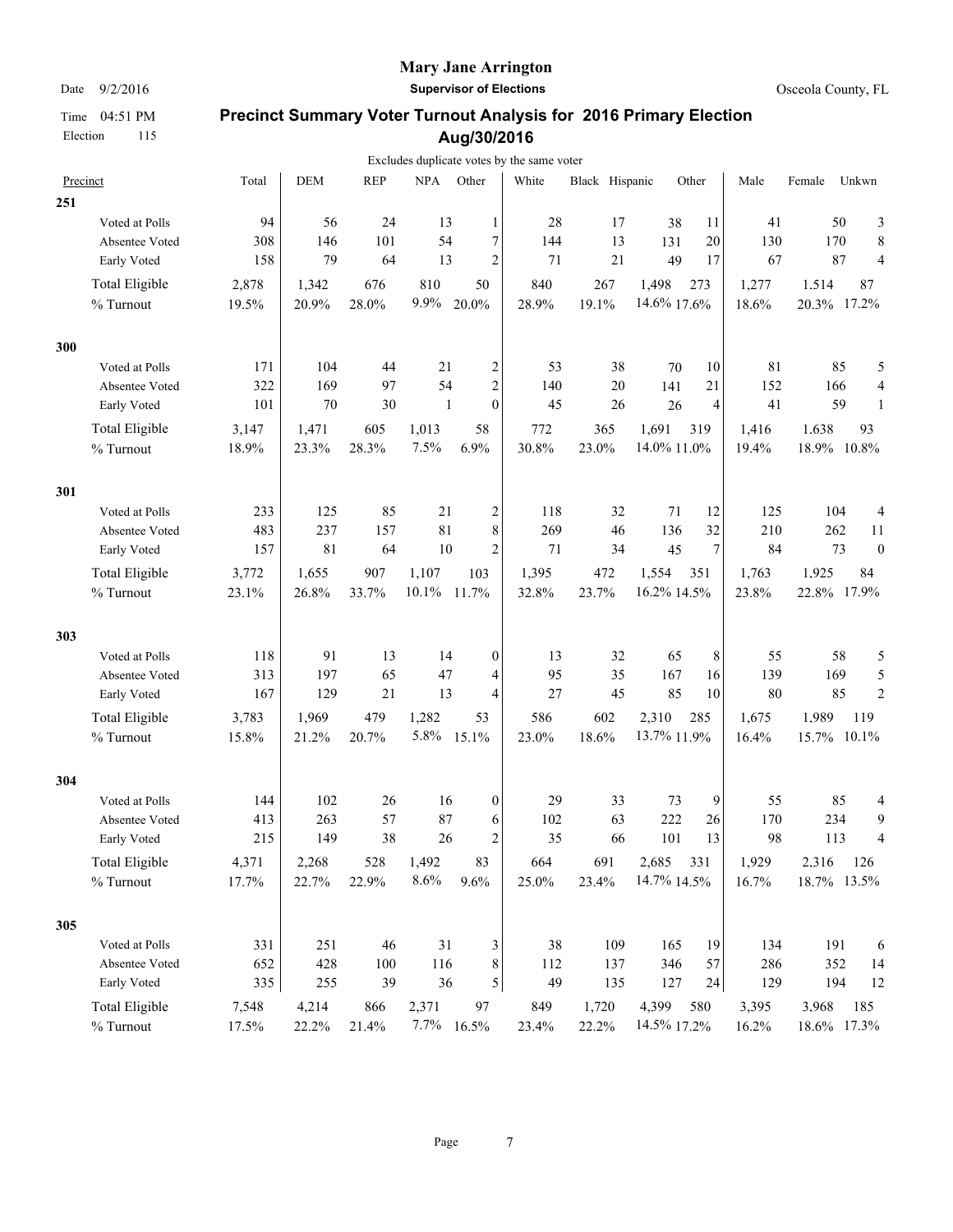Election 115

#### **Mary Jane Arrington**

Date  $9/2/2016$  **Supervisor of Elections Supervisor of Elections Osceola County, FL** 

|     |                       |        |            |                  |             |                                    | Excludes duplicate votes by the same voter |                |             |                         |        |             |       |                  |
|-----|-----------------------|--------|------------|------------------|-------------|------------------------------------|--------------------------------------------|----------------|-------------|-------------------------|--------|-------------|-------|------------------|
|     | Precinct              | Total  | <b>DEM</b> | <b>REP</b>       |             | NPA Other                          | White                                      | Black Hispanic |             | Other                   | Male   | Female      | Unkwn |                  |
| 306 |                       |        |            |                  |             |                                    |                                            |                |             |                         |        |             |       |                  |
|     | Voted at Polls        | 119    | 94         | 9                | 16          | $\boldsymbol{0}$                   | 14                                         | 39             | 60          | 6                       | 49     |             | 66    | 4                |
|     | Absentee Voted        | 246    | 167        | 43               | 32          | 4                                  | 51                                         | 50             | 121         | 24                      | 111    |             | 132   | 3                |
|     | Early Voted           | 232    | 190        | 23               | 15          | $\overline{4}$                     | 25                                         | 100            | 94          | 13                      | 107    | 123         |       | $\overline{2}$   |
|     | <b>Total Eligible</b> | 3,021  | 1,782      | 289              | 911         | 39                                 | 348                                        | 722            | 1,736       | 215                     | 1,301  | 1.651       |       | 69               |
|     | % Turnout             | 19.8%  | 25.3%      | 26.0%            | 6.9%        | 20.5%                              | 25.9%                                      | 26.2%          | 15.8% 20.0% |                         | 20.5%  | 19.4% 13.0% |       |                  |
| 307 |                       |        |            |                  |             |                                    |                                            |                |             |                         |        |             |       |                  |
|     | Voted at Polls        | 146    | 93         | 36               | 16          | 1                                  | 51                                         | 11             | 72          | 12                      | 70     |             | 70    | 6                |
|     | Absentee Voted        | 278    | 169        | 62               | 44          | 3                                  | 103                                        | 11             | 147         | 17                      | 131    |             | 137   | 10               |
|     | Early Voted           | 67     | 46         | 11               | 10          | $\mathbf{0}$                       | 16                                         | 9              | 41          | $\mathbf{1}$            | 35     |             | 29    | 3                |
|     | Total Eligible        | 2,942  | 1,412      | 468              | 1,019       | 43                                 | 642                                        | 266            | 1,853       | 181                     | 1,380  | 1,480       |       | 82               |
|     | % Turnout             | 16.7%  | 21.8%      | 23.3%            | 6.9%        | 9.3%                               | 26.5%                                      | 11.7%          | 14.0% 16.6% |                         | 17.1%  | 15.9% 23.2% |       |                  |
| 308 |                       |        |            |                  |             |                                    |                                            |                |             |                         |        |             |       |                  |
|     | Voted at Polls        | 37     | 13         | 15               |             | 9<br>$\boldsymbol{0}$              | 16                                         | 2              | 16          | 3                       | 16     |             | 18    | 3                |
|     | Absentee Voted        | 69     | $20\,$     | 30               | 19          | $\boldsymbol{0}$                   | 45                                         | 3              | 16          | 5                       | 28     |             | 41    | $\boldsymbol{0}$ |
|     | Early Voted           | 28     | 13         | 11               |             | 3<br>1                             | 15                                         | $\mathbf{0}$   | 11          | $\overline{c}$          | 15     |             | 12    | 1                |
|     | Total Eligible        | 570    | 215        | 160              | 179         | 16                                 | 283                                        | 19             | 228         | 40                      | 252    | 302         |       | 16               |
|     | % Turnout             | 23.5%  | 21.4%      | 35.0%            | 17.3%       | 6.3%                               | 26.9%                                      | 26.3%          | 18.9% 25.0% |                         | 23.4%  | 23.5%       |       | 25.0%            |
| 309 |                       |        |            |                  |             |                                    |                                            |                |             |                         |        |             |       |                  |
|     | Voted at Polls        | 141    | 72         | 54               | 14          | 1                                  | 46                                         | 25             | 66          | 4                       | 74     |             | 67    | $\boldsymbol{0}$ |
|     | Absentee Voted        | 259    | 136        | 78               | 41          | 4                                  | 93                                         | 21             | 117         | 28                      | 130    |             | 129   | $\boldsymbol{0}$ |
|     | Early Voted           | 61     | 35         | 23               |             | $\overline{2}$<br>1                | 28                                         | 10             | 17          | 6                       | 30     |             | 27    | $\overline{4}$   |
|     | Total Eligible        | 1,970  | 886        | 440              | 616         | 28                                 | 520                                        | 237            | 1,048       | 165                     | 955    | 978         |       | 37               |
|     | % Turnout             | 23.4%  | 27.4%      | 35.2%            | 9.3%        | 21.4%                              | 32.1%                                      | 23.6%          | 19.1% 23.0% |                         | 24.5%  | 22.8% 10.8% |       |                  |
| 331 |                       |        |            |                  |             |                                    |                                            |                |             |                         |        |             |       |                  |
|     | Voted at Polls        | 79     | 48         | 24               |             | 7<br>$\boldsymbol{0}$              | 17                                         | 17             | 39          | 6                       | 38     |             | 40    | 1                |
|     | Absentee Voted        | 152    | 75         | 36               | 37          | 4                                  | 54                                         | 13             | 73          | 12                      | 75     |             | 74    | 3                |
|     | Early Voted           | 47     | 33         | 11               |             | 3<br>$\mathbf{0}$                  | 8                                          | 16             | 19          | 4                       | 19     |             | 28    | $\boldsymbol{0}$ |
|     | Total Eligible        | 1,380  | 657        | 264              | 433         | 26                                 | 332                                        | 163            | 758         | 127                     | 642    | 702         |       | 36               |
|     | % Turnout             | 20.1%  | 23.7%      | 26.9%            | 10.9% 15.4% |                                    | 23.8%                                      | 28.2%          | 17.3% 17.3% |                         | 20.6%  | 20.2% 11.1% |       |                  |
| 350 |                       |        |            |                  |             |                                    |                                            |                |             |                         |        |             |       |                  |
|     | Voted at Polls        | 37     | 20         | 15               |             | 1<br>1                             | 23                                         | 3              | 11          | $\boldsymbol{0}$        | 16     |             | 21    | $\boldsymbol{0}$ |
|     | Absentee Voted        | $78\,$ | 32         | $28\,$           | 16          | 2                                  | $47\,$                                     | 6              | $20\,$      | 5                       | 34     |             | 41    | 3                |
|     | Early Voted           | 21     | 12         | $\boldsymbol{7}$ |             | $\overline{2}$<br>$\boldsymbol{0}$ | $\,$ 8 $\,$                                | 5              | 5           | $\overline{\mathbf{3}}$ | $12\,$ |             | 9     | $\boldsymbol{0}$ |
|     | Total Eligible        | 580    | 222        | 159              | 184         | 15                                 | 272                                        | $46\,$         | 206         | 56                      | 266    | 297         |       | 17               |
|     | $\%$ Turnout          | 23.4%  | 28.8%      | 31.4%            |             | $10.3\%$ 20.0%                     | 28.7%                                      | 30.4%          | 17.5% 14.3% |                         | 23.3%  | 23.9% 17.6% |       |                  |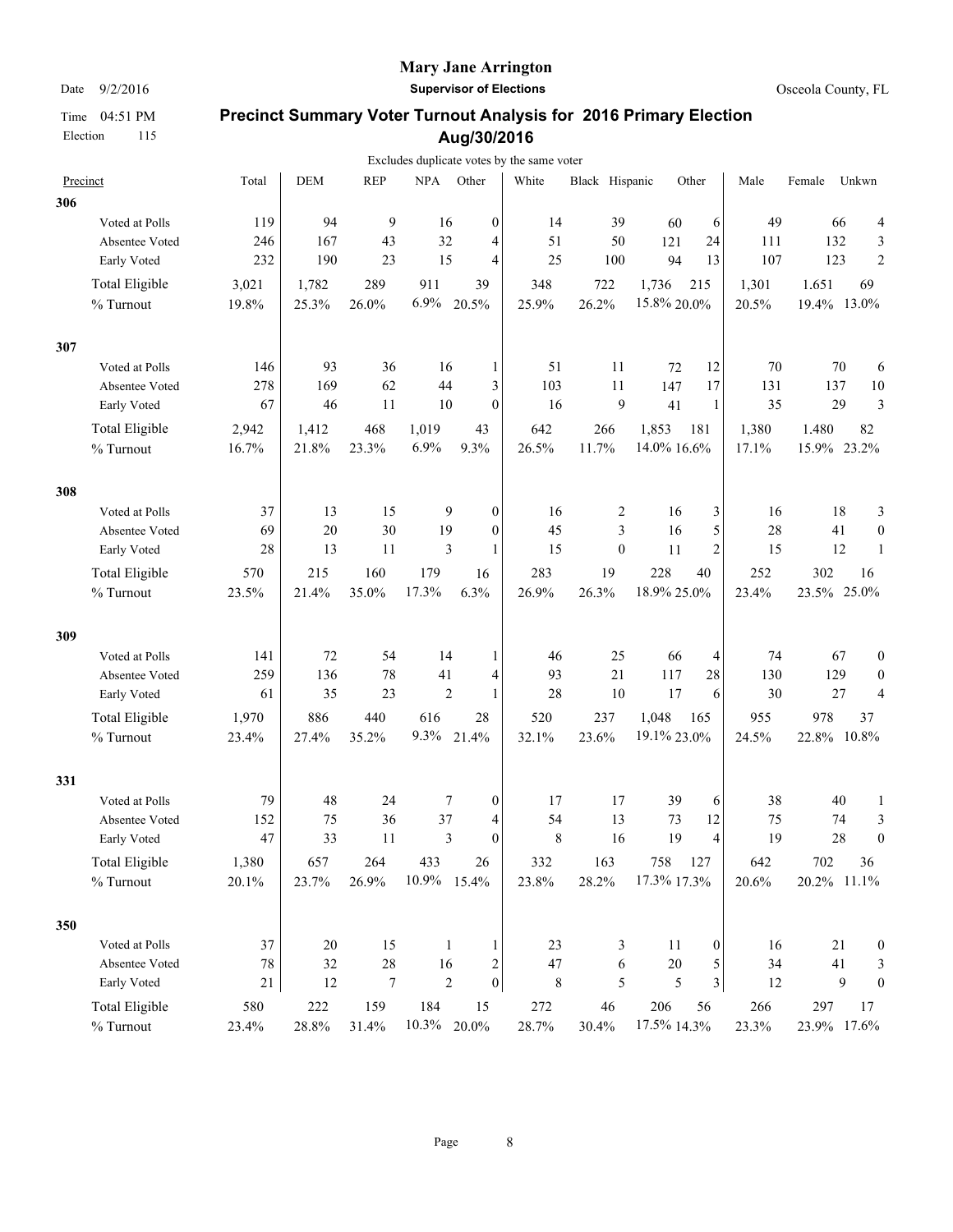Election 115

### **Mary Jane Arrington**

Date  $9/2/2016$  **Supervisor of Elections Supervisor of Elections Osceola County, FL** 

|     |                       |                |              |                |            |                                | Excludes duplicate votes by the same voter |                  |                  |                         |        |             |        |                  |
|-----|-----------------------|----------------|--------------|----------------|------------|--------------------------------|--------------------------------------------|------------------|------------------|-------------------------|--------|-------------|--------|------------------|
|     | Precinct              | Total          | <b>DEM</b>   | <b>REP</b>     | <b>NPA</b> | Other                          | White                                      | Black Hispanic   |                  | Other                   | Male   | Female      | Unkwn  |                  |
| 351 |                       |                |              |                |            |                                |                                            |                  |                  |                         |        |             |        |                  |
|     | Voted at Polls        | 86             | 58           | 21             |            | 7<br>$\boldsymbol{0}$          | 20                                         | 27               | 31               | 8                       | 41     |             | 43     | $\overline{c}$   |
|     | Absentee Voted        | 102            | 60           | 19             | 17         | 6                              | 29                                         | 20               | 35               | 18                      | 45     |             | 55     | $\overline{c}$   |
|     | Early Voted           | 47             | 30           | 13             |            | $\overline{4}$<br>$\mathbf{0}$ | 9                                          | 21               | 11               | 6                       | $21\,$ |             | 25     | 1                |
|     | <b>Total Eligible</b> | 1,432          | 756          | 194            | 456        | 26                             | 208                                        | 345              | 659              | 220                     | 661    | 743         |        | 28               |
|     | % Turnout             | 16.4%          | 19.6%        | 27.3%          | 6.1%       | 23.1%                          | 27.9%                                      | 19.7%            | 11.7% 14.5%      |                         | 16.2%  | 16.6% 17.9% |        |                  |
| 352 |                       |                |              |                |            |                                |                                            |                  |                  |                         |        |             |        |                  |
|     | Voted at Polls        | 46             | 34           | 8              |            | $\boldsymbol{0}$<br>4          | 7                                          | 11               | 25               | 3                       | 20     |             | 23     | 3                |
|     | Absentee Voted        | 40             | 27           | 6              |            | 7<br>$\mathbf{0}$              | 9                                          | 5                | 22               | 4                       | 17     |             | 21     | $\overline{c}$   |
|     | Early Voted           | 19             | 11           | 8              |            | $\theta$<br>$\mathbf{0}$       | 6                                          | 6                | $\overline{7}$   | $\overline{0}$          | 6      |             | 13     | $\mathbf{0}$     |
|     | <b>Total Eligible</b> | 645            | 355          | 82             | 200        | 8                              | 107                                        | 147              | 338              | 53                      | 273    | 350         |        | 22               |
|     | % Turnout             | 16.3%          | 20.3%        | 26.8%          | 5.5%       | $0.0\%$                        | 20.6%                                      | 15.0%            | 16.0% 13.2%      |                         | 15.8%  | 16.3% 22.7% |        |                  |
| 360 |                       |                |              |                |            |                                |                                            |                  |                  |                         |        |             |        |                  |
|     | Voted at Polls        | 69             | 38           | 15             | 15         | 1                              | 16                                         | 19               | 29               | 5                       | 28     |             | 37     | 4                |
|     | Absentee Voted        | 140            | 74           | 40             | 22         | 4                              | 62                                         | 22               | 44               | 12                      | 67     |             | $72\,$ | 1                |
|     | Early Voted           | 52             | 45           | 5              |            | $\overline{2}$<br>$\mathbf{0}$ | 12                                         | 22               | 16               | $\overline{2}$          | 27     |             | 25     | $\theta$         |
|     | <b>Total Eligible</b> | 1,366          | 637          | 275            | 425        | 29                             | 384                                        | 252              | 597              | 133                     | 651    | 688         |        | 27               |
|     | % Turnout             | 19.1%          | 24.6%        | 21.8%          | 9.2%       | 17.2%                          | 23.4%                                      | 25.0%            | 14.9% 14.3%      |                         | 18.7%  | 19.5% 18.5% |        |                  |
| 390 |                       |                |              |                |            |                                |                                            |                  |                  |                         |        |             |        |                  |
|     | Voted at Polls        | 5              | 1            | 3              |            | $\boldsymbol{0}$<br>1          | 5                                          | $\boldsymbol{0}$ | $\boldsymbol{0}$ | $\boldsymbol{0}$        | 3      |             | 2      | 0                |
|     | Absentee Voted        | 16             | $\tau$       | 9              |            | $\mathbf{0}$<br>$\mathbf{0}$   | 16                                         | $\mathbf{0}$     | $\mathbf{0}$     | $\boldsymbol{0}$        | 8      |             | 8      | $\boldsymbol{0}$ |
|     | Early Voted           | $\overline{4}$ | $\mathbf{0}$ | $\overline{4}$ |            | $\mathbf{0}$<br>$\mathbf{0}$   | 3                                          | $\theta$         | $\mathbf{0}$     | 1                       | 3      |             | 1      | $\mathbf{0}$     |
|     | <b>Total Eligible</b> | 93             | 29           | 41             | 21         | 2                              | 79                                         | 1                | $\,8\,$          | 5                       | 52     | 41          |        | $\boldsymbol{0}$ |
|     | % Turnout             | 26.9%          | 27.6%        | 39.0%          | 4.8%       | $0.0\%$                        | 30.4%                                      | $0.0\%$          | $0.0\%$ 20.0%    |                         | 26.9%  | 26.8%       |        | $0.0\%$          |
| 391 |                       |                |              |                |            |                                |                                            |                  |                  |                         |        |             |        |                  |
|     | Voted at Polls        | 92             | 60           | 20             | 12         | $\boldsymbol{0}$               | 16                                         | 12               | 54               | 10                      | 43     |             | 49     | $\boldsymbol{0}$ |
|     | Absentee Voted        | 125            | 80           | 24             | 18         | 3                              | 39                                         | 21               | 57               | 8                       | 61     |             | 64     | $\boldsymbol{0}$ |
|     | Early Voted           | 35             | 23           | 11             |            | $\mathbf{0}$<br>1              | 18                                         | 5                | 10               | $\overline{c}$          | 15     |             | 19     | $\mathbf{1}$     |
|     | <b>Total Eligible</b> | 1,572          | 822          | 227            | 498        | 25                             | 323                                        | 196              | 899              | 154                     | 719    | 821         |        | 32               |
|     | % Turnout             | $16.0\%$       | 19.8%        | 24.2%          |            | $6.2\%$ 12.0%                  | 22.6%                                      | 19.4%            | 13.5% 13.0%      |                         | 16.6%  | 16.1%       |        | 3.1%             |
| 400 |                       |                |              |                |            |                                |                                            |                  |                  |                         |        |             |        |                  |
|     | Voted at Polls        | 96             | 14           | 76             |            | 5<br>1                         | 90                                         | $\mathbf{0}$     | 4                | $\overline{\mathbf{c}}$ | 44     |             | 51     | $\mathbf{1}$     |
|     | Absentee Voted        | 115            | 24           | 73             | 16         | $\overline{c}$                 | 109                                        | $\mathbf{0}$     | 4                | $\sqrt{2}$              | $47\,$ |             | 67     | $\mathbf{1}$     |
|     | Early Voted           | 36             | 13           | 19             |            | $\mathfrak{Z}$<br>$\mathbf{1}$ | 31                                         | $\boldsymbol{0}$ | 5                | $\vert 0 \vert$         | 19     |             | $17\,$ | $\boldsymbol{0}$ |
|     | <b>Total Eligible</b> | 787            | 184          | 418            | 158        | $27\,$                         | 690                                        | $\overline{4}$   | $71\,$           | $22\,$                  | 375    | 404         |        | 8                |
|     | % Turnout             | 31.4%          | 27.7%        | 40.2%          |            | 15.2% 14.8%                    | 33.3%                                      | $0.0\%$          | 18.3% 18.2%      |                         | 29.3%  | 33.4% 25.0% |        |                  |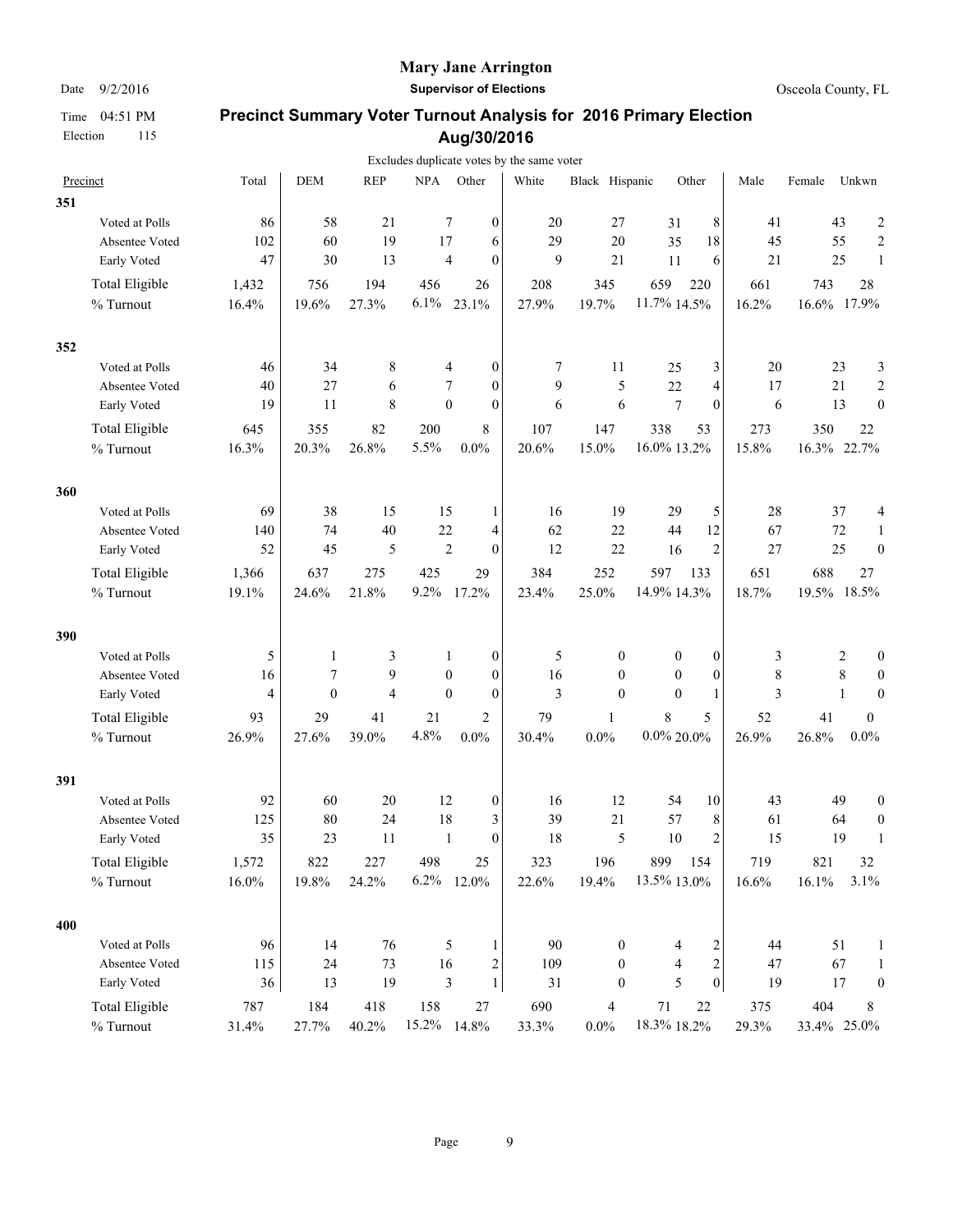#### **Mary Jane Arrington**

Date  $9/2/2016$  **Supervisor of Elections Supervisor of Elections Osceola County, FL** 

|     |                       |                  |                  |                  |                  |                         | Excludes duplicate votes by the same voter |                  |                  |                         |              |             |                  |                  |
|-----|-----------------------|------------------|------------------|------------------|------------------|-------------------------|--------------------------------------------|------------------|------------------|-------------------------|--------------|-------------|------------------|------------------|
|     | Precinct              | Total            | <b>DEM</b>       | <b>REP</b>       | <b>NPA</b>       | Other                   | White                                      | Black Hispanic   |                  | Other                   | Male         | Female      | Unkwn            |                  |
| 401 |                       |                  |                  |                  |                  |                         |                                            |                  |                  |                         |              |             |                  |                  |
|     | Voted at Polls        | 369              | 99               | 251              | 19               | $\boldsymbol{0}$        | 309                                        | 12               | 41               | 7                       | 186          | 179         |                  | 4                |
|     | Absentee Voted        | 468              | 137              | 253              | 65               | 13                      | 391                                        | 6                | 54               | 17                      | 205          | 258         |                  | 5                |
|     | Early Voted           | 145              | 47               | 92               | 5                | $\mathbf{1}$            | 127                                        | 5                | 12               | $\mathbf{1}$            | 70           | 75          |                  | $\mathbf{0}$     |
|     | Total Eligible        | 2,729            | 792              | 1,323            | 541              | 73                      | 2,062                                      | $8\sqrt{1}$      | 434              | 152                     | 1,333        | 1.350       | 46               |                  |
|     | % Turnout             | 36.0%            | 35.7%            | 45.0%            | 16.5%            | 19.2%                   | 40.1%                                      | 28.4%            | 24.7% 16.4%      |                         | 34.6%        | 37.9% 19.6% |                  |                  |
|     |                       |                  |                  |                  |                  |                         |                                            |                  |                  |                         |              |             |                  |                  |
| 402 |                       |                  |                  |                  |                  |                         |                                            |                  |                  |                         |              |             |                  |                  |
|     | Voted at Polls        | 45               | 17               | 26               | 2                | $\boldsymbol{0}$        | 26                                         | 1                | 16               | 2                       | 24           | 21          |                  | $\boldsymbol{0}$ |
|     | Absentee Voted        | 106              | 37               | 51               | 16               | $\overline{c}$          | 87                                         | 1                | 14               | $\overline{4}$          | 43           | 62          |                  | $\mathbf{1}$     |
|     | Early Voted           | 44               | 16               | 27               | $\boldsymbol{0}$ | $\mathbf{1}$            | 37                                         | $\mathbf{1}$     | 5                | $\mathbf{1}$            | 21           | 22          |                  | $\mathbf{1}$     |
|     | Total Eligible        | 856              | 293              | 309              | 230              | 24                      | 490                                        | 28               | 277              | 61                      | 410          | 428         | 18               |                  |
|     | % Turnout             | 22.8%            | 23.9%            | 33.7%            | 7.8%             | 12.5%                   | 30.6%                                      | 10.7%            | 12.6% 11.5%      |                         | 21.5%        | 24.5% 11.1% |                  |                  |
|     |                       |                  |                  |                  |                  |                         |                                            |                  |                  |                         |              |             |                  |                  |
| 403 |                       |                  |                  |                  |                  |                         |                                            |                  |                  |                         |              |             |                  |                  |
|     | Voted at Polls        | 176              | 99               | 61               | 16               | $\boldsymbol{0}$        | 83                                         | 17               | 66               | 10                      | 73           | 99          |                  | 4                |
|     | Absentee Voted        | 381              | 205              | 110              | 58               | 8                       | 144                                        | 24               | 197              | 16                      | 147          | 225         |                  | 9                |
|     | Early Voted           | 150              | 78               | 60               | 12               | $\boldsymbol{0}$        | 79                                         | 16               | 51               | 4                       | 69           | 80          |                  | $\mathbf{1}$     |
|     | <b>Total Eligible</b> | 4,026            | 1,819            | 800              | 1,345            | 62                      | 1,113                                      | 287              | 2,369            | 257                     | 1,715        | 2.221       | 90               |                  |
|     | % Turnout             | 17.6%            | 21.0%            | 28.9%            | 6.4%             | 12.9%                   | 27.5%                                      | 19.9%            | 13.3% 11.7%      |                         | 16.9%        | 18.2% 15.6% |                  |                  |
|     |                       |                  |                  |                  |                  |                         |                                            |                  |                  |                         |              |             |                  |                  |
| 404 |                       |                  |                  |                  |                  |                         |                                            |                  |                  |                         |              |             |                  |                  |
|     | Voted at Polls        | $\boldsymbol{0}$ | $\boldsymbol{0}$ | $\boldsymbol{0}$ | $\boldsymbol{0}$ | $\boldsymbol{0}$        | $\boldsymbol{0}$                           | 0                | $\boldsymbol{0}$ | $\mathbf{0}$            | $\mathbf{0}$ |             | $\bf{0}$         | $\boldsymbol{0}$ |
|     | Absentee Voted        | $\mathbf{0}$     | $\theta$         | $\mathbf{0}$     | $\mathbf{0}$     | $\theta$                | $\mathbf{0}$                               | $\mathbf{0}$     | $\boldsymbol{0}$ | $\mathbf{0}$            | $\mathbf{0}$ |             | $\boldsymbol{0}$ | $\boldsymbol{0}$ |
|     | Early Voted           | $\theta$         | $\theta$         | $\mathbf{0}$     | $\mathbf{0}$     | $\theta$                | $\mathbf{0}$                               | $\theta$         | $\theta$         | $\theta$                | $\theta$     |             | $\theta$         | $\boldsymbol{0}$ |
|     | <b>Total Eligible</b> | 7                | 1                | 4                | $\overline{c}$   | $\mathbf{0}$            | 5                                          | $\boldsymbol{0}$ | $\overline{c}$   | $\mathbf{0}$            | 2            | 5           |                  | $\boldsymbol{0}$ |
|     | % Turnout             | $0.0\%$          | $0.0\%$          | $0.0\%$          | $0.0\%$          | 0.0%                    | $0.0\%$                                    | $0.0\%$          | $0.0\%$          | $0.0\%$                 | $0.0\%$      | $0.0\%$     | 0.0%             |                  |
|     |                       |                  |                  |                  |                  |                         |                                            |                  |                  |                         |              |             |                  |                  |
| 405 |                       |                  |                  |                  |                  |                         |                                            |                  |                  |                         |              |             |                  |                  |
|     | Voted at Polls        | 60               | 32               | 23               | 4                | 1                       | 27                                         | 1                | 29               | 3                       | 34           | 26          |                  | $\boldsymbol{0}$ |
|     | Absentee Voted        | 105              | 60               | 32               | 11               | $\overline{\mathbf{c}}$ | 52                                         | 2                | 43               | $\,$ $\,$               | 43           |             | 60               | $\boldsymbol{2}$ |
|     | Early Voted           | 23               | 15               | 5                | 3                | $\theta$                | 13                                         | $\mathbf{0}$     | $\tau$           | 3                       | 9            | 13          |                  | $\mathbf{1}$     |
|     | <b>Total Eligible</b> | 803              | 426              | 159              | 207              | 11                      | 288                                        | 24               | 421              | 70                      | 349          | 428         | 26               |                  |
|     | % Turnout             | 23.4%            | 25.1%            | 37.7%            | 8.7%             | 27.3%                   | 31.9%                                      | 12.5%            | 18.8% 20.0%      |                         | 24.6%        | 23.1% 11.5% |                  |                  |
|     |                       |                  |                  |                  |                  |                         |                                            |                  |                  |                         |              |             |                  |                  |
| 406 | Voted at Polls        | 95               | 66               | 24               | 5                | $\boldsymbol{0}$        | 28                                         | 33               | 24               | 10                      | 39           |             | 49               | $\boldsymbol{7}$ |
|     | Absentee Voted        | 259              | 132              | $88\,$           | 33               | 6                       | 119                                        | $28\,$           | 100              | 12                      | 119          | 138         |                  | $\boldsymbol{2}$ |
|     | Early Voted           | $50\,$           | 33               | 15               | $\sqrt{2}$       | $\boldsymbol{0}$        | 18                                         | $11\,$           | 17               | $\overline{\mathbf{4}}$ | $22\,$       |             | $28\,$           | $\boldsymbol{0}$ |
|     |                       |                  |                  |                  |                  |                         |                                            |                  |                  |                         |              |             |                  |                  |
|     | <b>Total Eligible</b> | 2,302            | 1,076            | 460              | 728              | 38                      | 732                                        | 345              | 1,037            | 188                     | 1,085        | 1.156       | 61               |                  |
|     | % Turnout             | 17.5%            | 21.5%            | 27.6%            |                  | 5.5% 15.8%              | 22.5%                                      | 20.9%            | 13.6% 13.8%      |                         | 16.6%        | 18.6% 14.8% |                  |                  |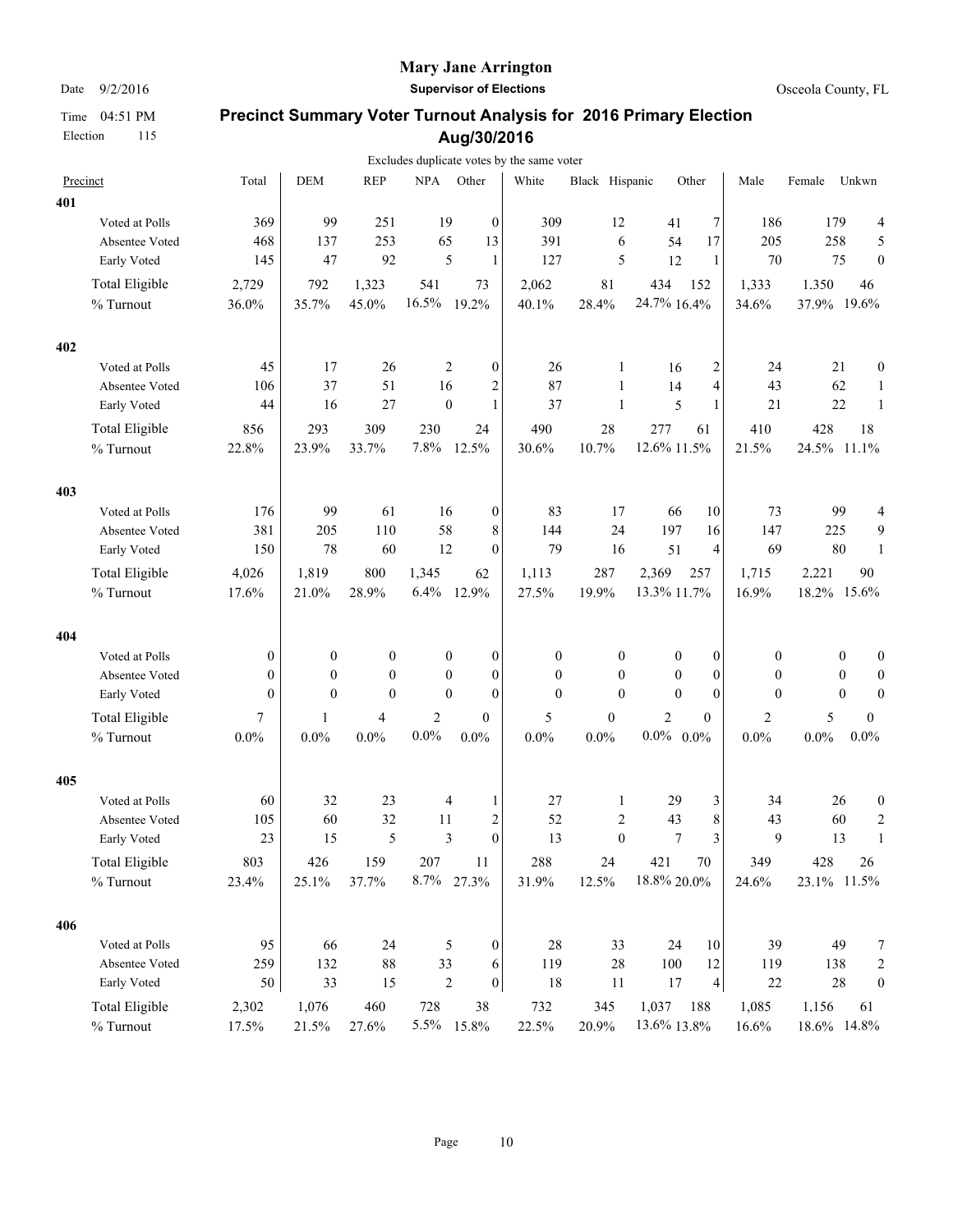### **Mary Jane Arrington**

Date  $9/2/2016$  **Supervisor of Elections Supervisor of Elections Osceola County, FL** 

|     |                       |                  |                  |                          |            |                                      | Excludes duplicate votes by the same voter |                  |                      |                      |                  |             |                  |                     |
|-----|-----------------------|------------------|------------------|--------------------------|------------|--------------------------------------|--------------------------------------------|------------------|----------------------|----------------------|------------------|-------------|------------------|---------------------|
|     | Precinct              | Total            | <b>DEM</b>       | <b>REP</b>               | <b>NPA</b> | Other                                | White                                      | Black Hispanic   |                      | Other                | Male             | Female      | Unkwn            |                     |
| 410 |                       |                  |                  |                          |            |                                      |                                            |                  |                      |                      |                  |             |                  |                     |
|     | Voted at Polls        | 258              | 127              | 100                      | 27         | 4                                    | 145                                        | 26               | 70                   | 17                   | 127              | 127         |                  | 4                   |
|     | Absentee Voted        | 452              | 236              | 149                      | 63         | 4                                    | 269                                        | 32               | 134                  | 17                   | 173              | 275         |                  | 4                   |
|     | Early Voted           | 193              | 112              | 61                       | 19         | 1                                    | 114                                        | 17               | 50                   | 12                   | 79               | 108         |                  | 6                   |
|     | Total Eligible        | 3,891            | 1,796            | 854                      | 1,167      | 74                                   | 1,517                                      | 366              | 1,741                | 267                  | 1,721            | 2.075       | 95               |                     |
|     | $\%$ Turnout          | 23.2%            | 26.4%            | 36.3%                    | 9.3%       | 12.2%                                | 34.8%                                      | 20.5%            | 14.6% 17.2%          |                      | 22.0%            | 24.6% 14.7% |                  |                     |
|     |                       |                  |                  |                          |            |                                      |                                            |                  |                      |                      |                  |             |                  |                     |
| 411 |                       |                  |                  |                          |            |                                      |                                            |                  |                      |                      |                  |             |                  |                     |
|     | Voted at Polls        | 228              | 160              | 41                       | 26         | 1                                    | 52                                         | 32               | 129                  | 15                   | 111              | 109         |                  | 8                   |
|     | Absentee Voted        | 406<br>111       | 234<br>74        | 111<br>30                | 60         | 1<br>7<br>$\mathbf{0}$               | 166<br>37                                  | 18<br>16         | 197<br>56            | 25<br>$\overline{2}$ | 167<br>48        | 235         | 60               | $\overline{4}$<br>3 |
|     | Early Voted           |                  |                  |                          |            |                                      |                                            |                  |                      |                      |                  |             |                  |                     |
|     | Total Eligible        | 4,667            | 2,401            | 608                      | 1,600      | 58                                   | 838                                        | 375              | 3,166                | 288                  | 1,955            | 2.593       | 119              |                     |
|     | % Turnout             | 16.0%            | 19.5%            | 29.9%                    | 5.8%       | 3.4%                                 | 30.4%                                      | 17.6%            | 12.1% 14.6%          |                      | 16.7%            | 15.6% 12.6% |                  |                     |
| 412 |                       |                  |                  |                          |            |                                      |                                            |                  |                      |                      |                  |             |                  |                     |
|     | Voted at Polls        | 130              | 96               | 21                       | 13         | $\boldsymbol{0}$                     | 21                                         | 73               | 31                   | 5                    | 59               | 71          |                  | $\boldsymbol{0}$    |
|     | Absentee Voted        | 176              | 123              | 36                       | 16         | 1                                    | 55                                         | 39               | 73                   | 9                    | 64               | 110         |                  | $\boldsymbol{2}$    |
|     | Early Voted           | 41               | 29               | 9                        |            | $\mathfrak{Z}$<br>$\mathbf{0}$       | 8                                          | $\,$ 8 $\,$      | 21                   | $\overline{4}$       | $22\,$           | 19          |                  | $\boldsymbol{0}$    |
|     | <b>Total Eligible</b> | 1,736            | 962              | 234                      | 519        | 21                                   | 313                                        | 415              | 909                  | 99                   | 758              | 933         | 45               |                     |
|     | % Turnout             | 20.0%            | 25.8%            | 28.2%                    | 6.2%       | 4.8%                                 | 26.8%                                      | 28.9%            | 13.8% 18.2%          |                      | 19.1%            | 21.4%       | 4.4%             |                     |
|     |                       |                  |                  |                          |            |                                      |                                            |                  |                      |                      |                  |             |                  |                     |
| 420 | Voted at Polls        | 519              | 198              | 263                      | 54         |                                      | 384                                        | 9                | 108                  | 18                   | 236              | 271         |                  |                     |
|     | Absentee Voted        | 1,360            | 556              | 530                      | 238        | 4<br>36                              | 999                                        | 34               | 280                  | 47                   | 521              | 812         |                  | 12<br>$27\,$        |
|     | Early Voted           | 398              | 186              | 177                      | 28         | 7                                    | 285                                        | 31               | 71                   | 11                   | 177              | 215         |                  | 6                   |
|     |                       |                  |                  |                          |            |                                      |                                            |                  |                      |                      |                  |             |                  |                     |
|     | <b>Total Eligible</b> | 8,984            | 3,464            | 2,844                    | 2,411      | 265                                  | 5,359                                      | 305              | 2,901                | 419                  | 3,831            | 4.952       | 201              |                     |
|     | % Turnout             | 25.3%            | 27.1%            | 34.1%                    | 13.3%      | 17.7%                                | 31.1%                                      | 24.3%            | 15.8% 18.1%          |                      | 24.4%            | 26.2% 22.4% |                  |                     |
| 450 |                       |                  |                  |                          |            |                                      |                                            |                  |                      |                      |                  |             |                  |                     |
|     | Voted at Polls        | $\boldsymbol{0}$ | $\boldsymbol{0}$ | $\boldsymbol{0}$         |            | $\boldsymbol{0}$<br>$\boldsymbol{0}$ | $\boldsymbol{0}$                           | $\boldsymbol{0}$ | 0                    | $\boldsymbol{0}$     | $\boldsymbol{0}$ |             | $\boldsymbol{0}$ | $\boldsymbol{0}$    |
|     | Absentee Voted        | $\boldsymbol{0}$ | $\boldsymbol{0}$ | $\boldsymbol{0}$         |            | $\boldsymbol{0}$<br>0                | $\boldsymbol{0}$                           | $\boldsymbol{0}$ | $\boldsymbol{0}$     | $\boldsymbol{0}$     | $\boldsymbol{0}$ |             | $\boldsymbol{0}$ | $\boldsymbol{0}$    |
|     | Early Voted           | $\overline{c}$   | $\overline{2}$   | $\mathbf{0}$             |            | $\mathbf{0}$<br>$\theta$             | $\overline{2}$                             | $\theta$         | $\mathbf{0}$         | $\theta$             | 1                |             | $\mathbf{1}$     | $\boldsymbol{0}$    |
|     | <b>Total Eligible</b> | 42               | $22\,$           | 3                        | 17         | $\boldsymbol{0}$                     | 6                                          | $\boldsymbol{7}$ | 29                   | $\boldsymbol{0}$     | 19               | 23          |                  | $\boldsymbol{0}$    |
|     | % Turnout             | 4.8%             | 9.1%             | $0.0\%$                  | $0.0\%$    | $0.0\%$                              | 33.3%                                      | $0.0\%$          | $0.0\%$ $\,$ $0.0\%$ |                      | 5.3%             | 4.3%        | $0.0\%$          |                     |
| 470 |                       |                  |                  |                          |            |                                      |                                            |                  |                      |                      |                  |             |                  |                     |
|     | Voted at Polls        | 31               | 14               | 15                       |            | 2<br>0                               | $18\,$                                     | $\boldsymbol{0}$ | 13                   | $\boldsymbol{0}$     | 13               |             | 17               | $\mathbf{1}$        |
|     | Absentee Voted        | 91               | 45               | $24\,$                   | 21         | 1                                    | 30                                         | 8                | 51                   | $\sqrt{2}$           | 38               |             | 52               | $\mathbf{1}$        |
|     | Early Voted           | 21               | 15               | $\overline{\mathcal{L}}$ |            | $\sqrt{2}$<br>0                      | $\overline{\mathbf{4}}$                    | $\mathfrak s$    | 11                   | $\mathbf{1}$         | $\,$ 8 $\,$      |             | $12\,$           | $\mathbf{1}$        |
|     | <b>Total Eligible</b> | 1,030            | 476              | 186                      | 362        | 6                                    | 233                                        | 107              | 637                  | 53                   | 470              | 543         | 17               |                     |
|     | $\%$ Turnout          | 13.9%            | 15.5%            | 23.1%                    |            | 6.9% 16.7%                           | 22.3%                                      | 12.1%            | 11.8% 5.7%           |                      | 12.6%            | 14.9% 17.6% |                  |                     |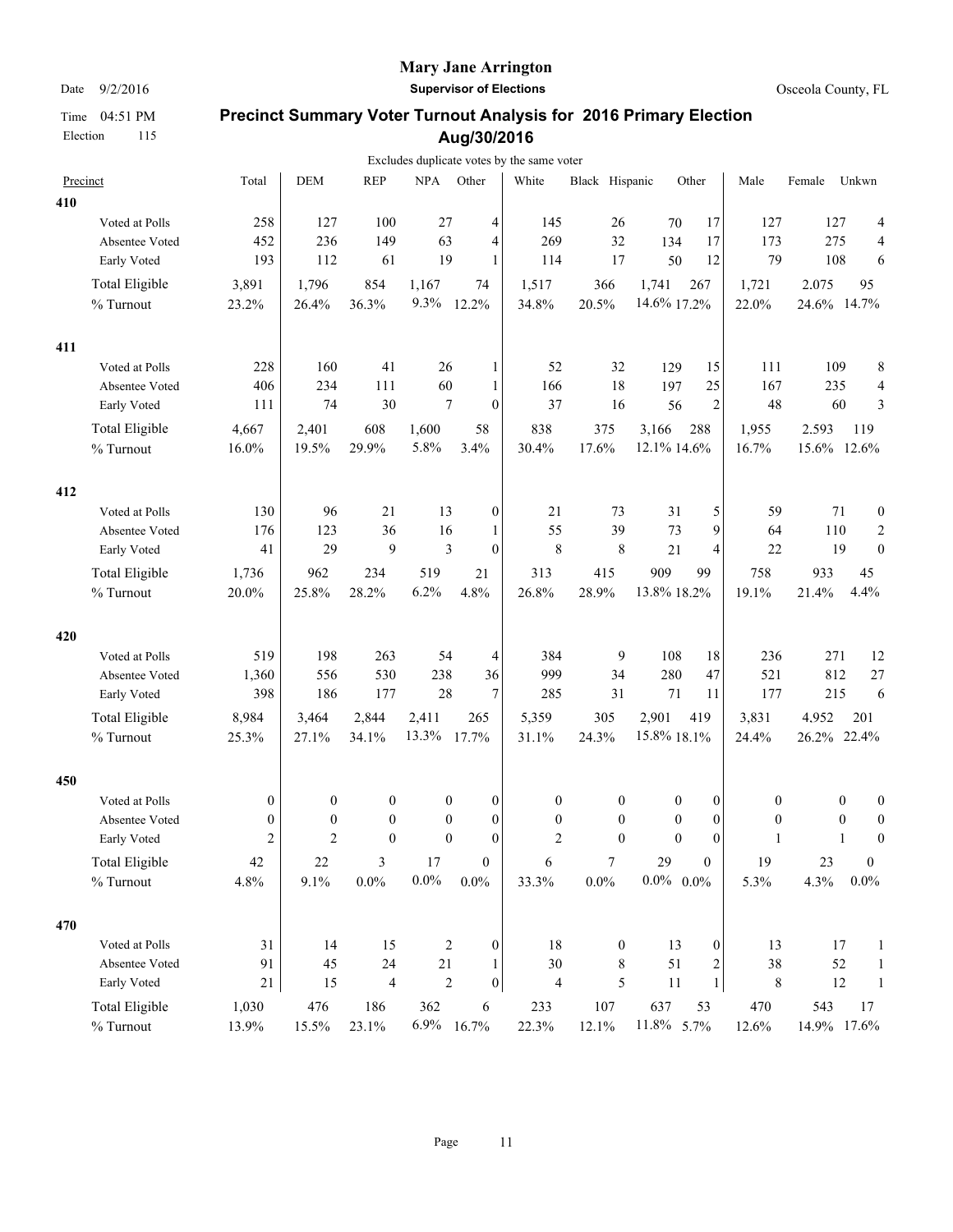### **Mary Jane Arrington**

Date  $9/2/2016$  **Supervisor of Elections Supervisor of Elections Osceola County, FL** 

|     |                       |       |            |                  |              |                                      | Excludes duplicate votes by the same voter |                  |                  |                         |                |             |                                  |
|-----|-----------------------|-------|------------|------------------|--------------|--------------------------------------|--------------------------------------------|------------------|------------------|-------------------------|----------------|-------------|----------------------------------|
|     | Precinct              | Total | <b>DEM</b> | <b>REP</b>       | <b>NPA</b>   | Other                                | White                                      | Black Hispanic   |                  | Other                   | Male           | Female      | Unkwn                            |
| 471 |                       |       |            |                  |              |                                      |                                            |                  |                  |                         |                |             |                                  |
|     | Voted at Polls        | 74    | 34         | 37               |              | 3<br>$\theta$                        | 39                                         | 9                | 21               | 5                       | 36             | 38          | $\boldsymbol{0}$                 |
|     | Absentee Voted        | 120   | 49         | 52               | 18           | 1                                    | 79                                         | 12               | 18               | 11                      | 56             | 63          | $\mathbf{1}$                     |
|     | Early Voted           | 30    | 23         | 5                |              | $\overline{2}$<br>$\mathbf{0}$       | 10                                         | 10               | 9                | $\mathbf{1}$            | 14             | 16          | $\boldsymbol{0}$                 |
|     | Total Eligible        | 951   | 375        | 309              | 250          | 17                                   | 454                                        | 86               | 321              | 90                      | 453            | 478         | 20                               |
|     | $\%$ Turnout          | 23.6% | 28.3%      | 30.4%            | 9.2%         | 5.9%                                 | 28.2%                                      | 36.0%            | 15.0% 18.9%      |                         | 23.4%          | 24.5%       | 5.0%                             |
| 500 |                       |       |            |                  |              |                                      |                                            |                  |                  |                         |                |             |                                  |
|     | Voted at Polls        | 103   | 26         | 70               |              | 7<br>$\boldsymbol{0}$                | 101                                        | $\boldsymbol{0}$ | $\boldsymbol{0}$ | 2                       | 52             | 50          | $\mathbf{1}$                     |
|     | Absentee Voted        | 77    | 14         | 54               |              | 8<br>1                               | 75                                         | $\mathbf{0}$     | 1                | 1                       | 35             | 42          | $\boldsymbol{0}$                 |
|     | Early Voted           | 3     | 3          | $\boldsymbol{0}$ |              | $\mathbf{0}$<br>$\mathbf{0}$         | 3                                          | $\mathbf{0}$     | $\mathbf{0}$     | $\mathbf{0}$            | $\overline{2}$ |             | $\boldsymbol{0}$<br>$\mathbf{1}$ |
|     | Total Eligible        | 594   | 185        | 306              | 95           | 8                                    | 564                                        | $\boldsymbol{0}$ | 10               | 20                      | 293            | 291         | 10                               |
|     | % Turnout             | 30.8% | 23.2%      | 40.5%            | 15.8%        | 12.5%                                | 31.7%                                      | $0.0\%$          | 10.0% 15.0%      |                         | 30.4%          | 32.0% 10.0% |                                  |
| 501 |                       |       |            |                  |              |                                      |                                            |                  |                  |                         |                |             |                                  |
|     | Voted at Polls        | 98    | 33         | 61               |              | 3<br>1                               | 86                                         | 1                | 9                | $\overline{\mathbf{c}}$ | 48             | 48          | $\boldsymbol{2}$                 |
|     | Absentee Voted        | 105   | 31         | 62               |              | $\,8\,$<br>4                         | 94                                         | $\mathbf{0}$     | $\,$ 8 $\,$      | $\overline{\mathbf{3}}$ | 45             | 60          | $\boldsymbol{0}$                 |
|     | Early Voted           | 15    | 6          | $\,$ 8 $\,$      | $\mathbf{1}$ | $\mathbf{0}$                         | 11                                         | $\mathbf{0}$     | $\overline{c}$   | $\overline{2}$          | 9              |             | 5<br>1                           |
|     | <b>Total Eligible</b> | 1,104 | 295        | 489              | 273          | 47                                   | 942                                        | $\,8\,$          | 109              | 45                      | 545            | 543         | 16                               |
|     | % Turnout             | 19.7% | 23.7%      | 26.8%            | 4.4%         | 10.6%                                | 20.3%                                      | 12.5%            | 17.4% 15.6%      |                         | 18.7%          | 20.8%       | 18.8%                            |
| 502 |                       |       |            |                  |              |                                      |                                            |                  |                  |                         |                |             |                                  |
|     | Voted at Polls        | 423   | 96         | 302              | 21           | 4                                    | 387                                        | 7                | 10               | 19                      | 221            | 198         | 4                                |
|     | Absentee Voted        | 582   | 178        | 319              | 73           | 12                                   | 529                                        | 8                | 35               | 10                      | 246            | 325         | 11                               |
|     | Early Voted           | 148   | 49         | 90               |              | $\,8\,$<br>1                         | 127                                        | 3                | 13               | 5                       | 73             | 73          | $\overline{c}$                   |
|     | <b>Total Eligible</b> | 3,811 | 1,002      | 1,798            | 875          | 136                                  | 3,305                                      | 48               | 315              | 143                     | 1,829          | 1.913       | 69                               |
|     | % Turnout             | 30.3% | 32.2%      | 39.5%            | 11.7%        | 12.5%                                | 31.6%                                      | 37.5%            | 18.4% 23.8%      |                         | 29.5%          | 31.2% 24.6% |                                  |
| 503 |                       |       |            |                  |              |                                      |                                            |                  |                  |                         |                |             |                                  |
|     | Voted at Polls        | 326   | 157        | 134              | 31           | 4                                    | 160                                        | 41               | 110              | 15                      | 171            | 149         | 6                                |
|     | Absentee Voted        | 622   | 268        | 201              | 142          | 11                                   | 321                                        | 39               | 225              | 37                      | 275            | 330         | 17                               |
|     | Early Voted           | 63    | 31         | 23               |              | 7<br>$\overline{c}$                  | 42                                         | 6                | 13               | $\overline{2}$          | 26             | 37          | $\boldsymbol{0}$                 |
|     | <b>Total Eligible</b> | 5,385 | 2,130      | 1,349            | 1,799        | 107                                  | 1,981                                      | 451              | 2,509            | 444                     | 2,552          | 2.703       | 130                              |
|     | % Turnout             | 18.8% | 21.4%      | 26.5%            | 10.0%        | 15.9%                                | 26.4%                                      | 19.1%            | 13.9% 12.2%      |                         | 18.5%          | 19.1% 17.7% |                                  |
| 504 |                       |       |            |                  |              |                                      |                                            |                  |                  |                         |                |             |                                  |
|     | Voted at Polls        | 446   | 117        | 300              | 25           | 4                                    | 366                                        | 26               | 40               | 14                      | 231            | 207         | 8                                |
|     | Absentee Voted        | 784   | 225        | 433              | 112          | 14                                   | 638                                        | $21\,$           | 99               | 26                      | 359            | 413         | 12                               |
|     | Early Voted           | 154   | 48         | 99               |              | $\boldsymbol{7}$<br>$\boldsymbol{0}$ | 134                                        | $\,8\,$          | 9                | 3                       | 74             | 76          | $\overline{4}$                   |
|     | <b>Total Eligible</b> | 5,669 | 1,514      | 2,528            | 1,450        | 177                                  | 4,012                                      | 291              | 1,039            | 327                     | 2,741          | 2.801       | 127                              |
|     | % Turnout             | 24.4% | 25.8%      | 32.9%            | $9.9\%$      | 10.2%                                | 28.4%                                      | 18.9%            | 14.2% 13.1%      |                         | 24.2%          |             | 24.8% 18.9%                      |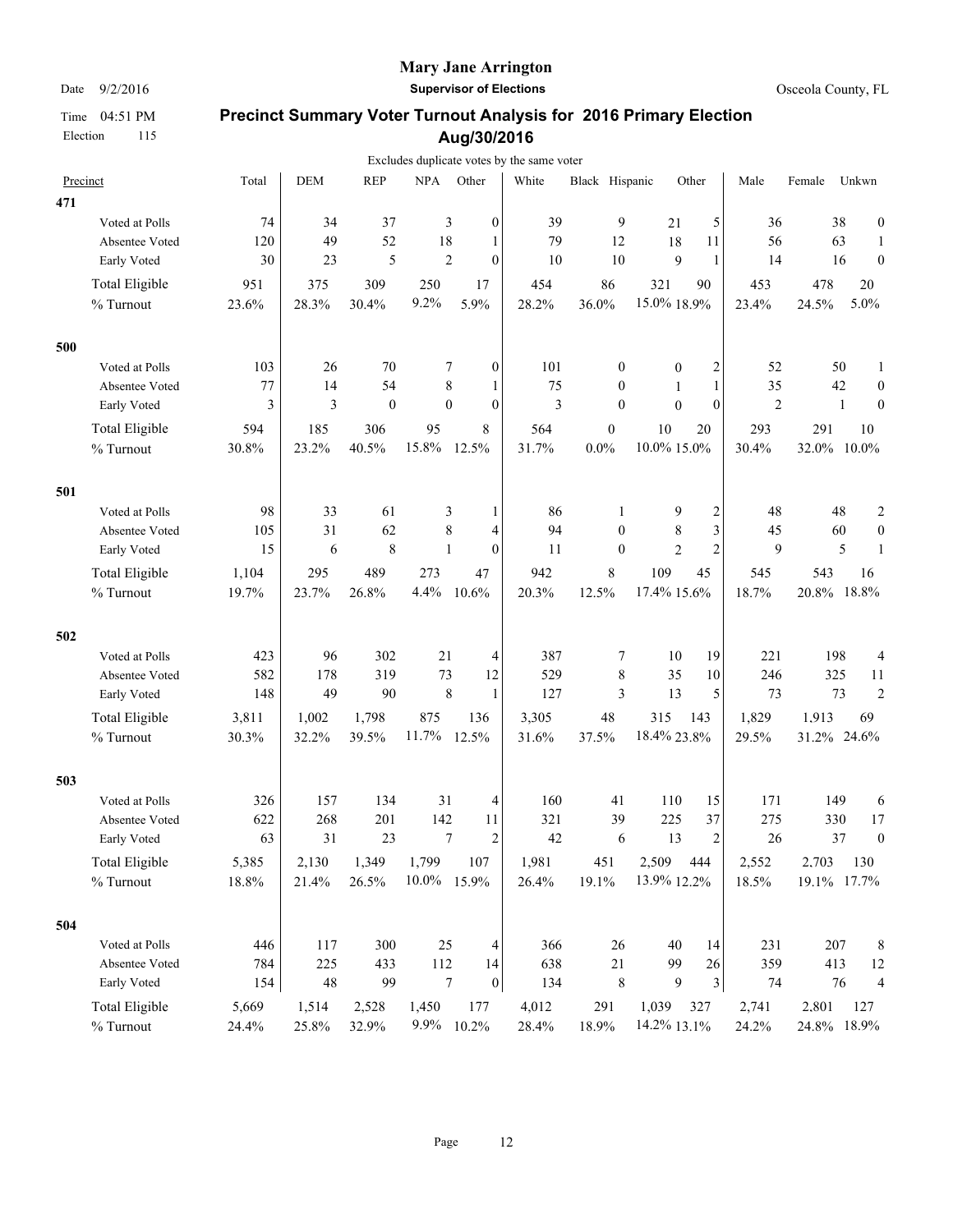#### **Mary Jane Arrington**

Date  $9/2/2016$  **Supervisor of Elections Supervisor of Elections Osceola County, FL** 

|     |                       |       |                |                |              |                              | Excludes duplicate votes by the same voter |                  |                |                         |                |             |          |                  |
|-----|-----------------------|-------|----------------|----------------|--------------|------------------------------|--------------------------------------------|------------------|----------------|-------------------------|----------------|-------------|----------|------------------|
|     | Precinct              | Total | <b>DEM</b>     | <b>REP</b>     | <b>NPA</b>   | Other                        | White                                      | Black Hispanic   |                | Other                   | Male           | Female      | Unkwn    |                  |
| 505 |                       |       |                |                |              |                              |                                            |                  |                |                         |                |             |          |                  |
|     | Voted at Polls        | 181   | 46             | 123            | 9            | 3                            | 167                                        | 2                | 5              | 7                       | 82             | 99          |          | $\boldsymbol{0}$ |
|     | Absentee Voted        | 267   | 79             | 153            | 29           | 6                            | 230                                        | 6                | 17             | 14                      | 123            | 141         |          | 3                |
|     | Early Voted           | 55    | 24             | 30             | $\mathbf{1}$ | $\mathbf{0}$                 | 46                                         | $\overline{4}$   | $\overline{4}$ | 1                       | 27             | 28          |          | $\mathbf{0}$     |
|     | <b>Total Eligible</b> | 1,649 | 461            | 743            | 391          | 54                           | 1,339                                      | 41               | 179            | 90                      | 769            | 850         | 30       |                  |
|     | % Turnout             | 30.5% | 32.3%          | 41.2%          | 10.0%        | 16.7%                        | 33.1%                                      | 29.3%            | 14.5% 24.4%    |                         | 30.2%          | 31.5%       | $10.0\%$ |                  |
| 506 |                       |       |                |                |              |                              |                                            |                  |                |                         |                |             |          |                  |
|     | Voted at Polls        | 431   | 88             | 323            | 16           | 4                            | 404                                        | 2                | 19             | 6                       | 220            | 209         |          | 2                |
|     | Absentee Voted        | 496   | 135            | 295            | 56           | 10                           | 443                                        | $\mathbf{0}$     | 37             | 16                      | 223            | 267         |          | 6                |
|     | Early Voted           | 94    | 25             | 66             |              | 3<br>$\mathbf{0}$            | 89                                         | $\mathbf{0}$     | $\overline{4}$ | $\mathbf{1}$            | 47             | 47          |          | $\boldsymbol{0}$ |
|     | <b>Total Eligible</b> | 3,551 | 930            | 1,775          | 727          | 119                          | 3,030                                      | 32               | 345            | 144                     | 1,731          | 1.758       | 62       |                  |
|     | % Turnout             | 28.8% | 26.7%          | 38.5%          | 10.3%        | 11.8%                        | 30.9%                                      | 6.3%             | 17.4% 16.0%    |                         | 28.3%          | 29.7% 12.9% |          |                  |
| 507 |                       |       |                |                |              |                              |                                            |                  |                |                         |                |             |          |                  |
|     | Voted at Polls        | 17    | 8              | 8              |              | 0<br>1                       | 16                                         | $\boldsymbol{0}$ | 0              | 1                       | 10             |             | 7        | $\boldsymbol{0}$ |
|     | Absentee Voted        | 32    | 14             | 14             |              | $\mathbf{0}$<br>4            | 29                                         | $\mathbf{0}$     | 3              | $\mathbf{0}$            | 14             | 18          |          | $\boldsymbol{0}$ |
|     | Early Voted           | 8     | $\overline{4}$ | $\overline{4}$ |              | $\mathbf{0}$<br>$\mathbf{0}$ | $\overline{7}$                             | 1                | $\mathbf{0}$   | $\theta$                | $\overline{c}$ |             | 6        | $\boldsymbol{0}$ |
|     | <b>Total Eligible</b> | 178   | 61             | 74             | 43           | $\overline{0}$               | 144                                        | 3                | 24             | 7                       | 88             | 88          | 2        |                  |
|     | % Turnout             | 32.0% | 42.6%          | 35.1%          | 11.6%        | 0.0%                         | 36.1%                                      | 33.3%            | 12.5% 14.3%    |                         | 29.5%          | 35.2%       | $0.0\%$  |                  |
| 520 |                       |       |                |                |              |                              |                                            |                  |                |                         |                |             |          |                  |
|     | Voted at Polls        | 607   | 200            | 345            | 54           | 8                            | 530                                        | 12               | 49             | 16                      | 281            | 320         |          | 6                |
|     | Absentee Voted        | 805   | 299            | 385            | 103          | 18                           | 665                                        | 16               | 95             | 29                      | 337            | 462         |          | 6                |
|     | Early Voted           | 248   | 90             | 133            | 22           | 3                            | 209                                        | 6                | 25             | 8                       | 108            | 136         |          | $\overline{4}$   |
|     | <b>Total Eligible</b> | 5,962 | 1,996          | 2,265          | 1,506        | 195                          | 4,475                                      | 183              | 1,009          | 295                     | 2,660          | 3.190       | 112      |                  |
|     | % Turnout             | 27.8% | 29.5%          | 38.1%          | 11.9%        | 14.9%                        | 31.4%                                      | 18.6%            | 16.7% 18.0%    |                         | 27.3%          | 28.8% 14.3% |          |                  |
| 521 |                       |       |                |                |              |                              |                                            |                  |                |                         |                |             |          |                  |
|     | Voted at Polls        | 403   | 136            | 221            | 33           | 13                           | 298                                        | 33               | 62             | 10                      | 201            | 198         |          | 4                |
|     | Absentee Voted        | 737   | 280            | 351            | 93           | 13                           | 497                                        | 25               | 182            | 33                      | 311            | 417         |          | $\mathbf{9}$     |
|     | Early Voted           | 187   | 80             | 91             | 12           | 4                            | 113                                        | 9                | 53             | 12                      | 101            | 81          |          | 5                |
|     | <b>Total Eligible</b> | 5,654 | 1,969          | 1,963          | 1,559        | 163                          | 3,371                                      | 268              | 1,726          | 289                     | 2,612          | 2.937       | 105      |                  |
|     | % Turnout             | 23.5% | 25.2%          | 33.8%          | 8.9%         | 18.4%                        | 26.9%                                      | 25.0%            | 17.2% 19.0%    |                         | 23.5%          | 23.7% 17.1% |          |                  |
| 522 |                       |       |                |                |              |                              |                                            |                  |                |                         |                |             |          |                  |
|     | Voted at Polls        | 286   | 123            | 144            | 15           | 4                            | 171                                        | 32               | 77             | 6                       | 138            | 146         |          | 2                |
|     | Absentee Voted        | 510   | 224            | 176            | 101          | 9                            | 276                                        | 33               | 179            | 22                      | 232            | 271         |          | $\boldsymbol{7}$ |
|     | Early Voted           | 131   | 58             | 68             |              | 5<br>$\overline{0}$          | 86                                         | 7                | 35             | $\overline{\mathbf{3}}$ | 69             | 62          |          | $\boldsymbol{0}$ |
|     | <b>Total Eligible</b> | 4,384 | 1,763          | 1,219          | 1,322        | $80\,$                       | 1,910                                      | 343              | 1,846          | 285                     | 2,015          | 2.267       | 102      |                  |
|     | % Turnout             | 21.1% | 23.0%          | 31.8%          |              | 9.2% 16.3%                   | 27.9%                                      | 21.0%            | 15.8% 10.9%    |                         | 21.8%          | 21.1%       | 8.8%     |                  |